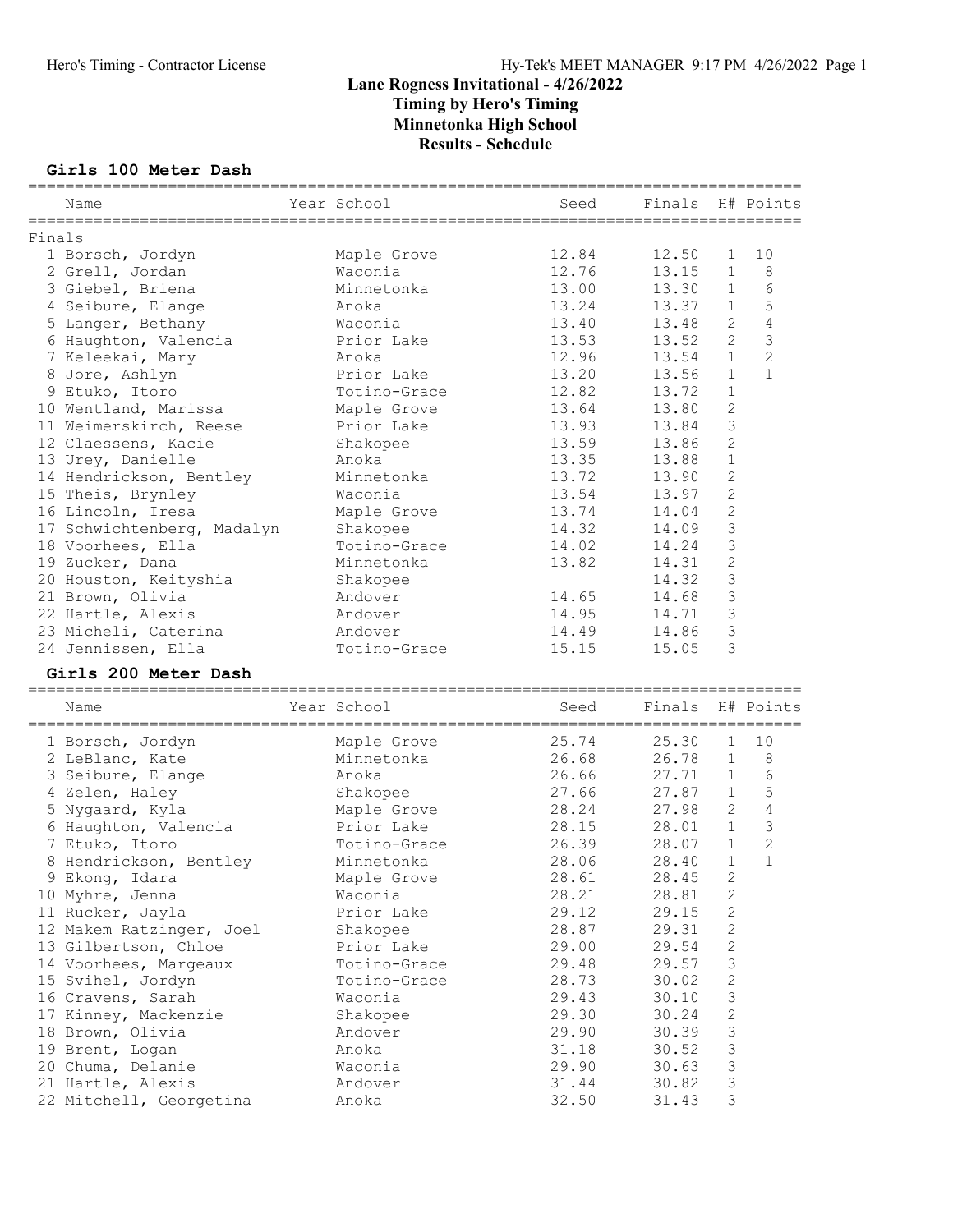# ....Girls 200 Meter Dash<br>23 Eiden, Analise

| 23 Eiden, Analise          | Andover      | 32.04   | 31.81   | 3              |                |
|----------------------------|--------------|---------|---------|----------------|----------------|
| Girls 400 Meter Dash       |              |         |         |                |                |
| Name                       | Year School  | Seed    | Finals  |                | H# Points      |
| 1 Borsch, Jordyn           | Maple Grove  | 57.64   | 57.33   | 1              | 10             |
| 2 Hookom, Allison          | Anoka        | 1:00.50 | 1:00.22 | $\mathbf 1$    | 8              |
| 3 Lindstrom, Maya          | Waconia      | 1:00.19 | 1:03.20 | $\mathbf 1$    | 6              |
| 4 McSherry, Keely          | Totino-Grace | 1:01.13 | 1:03.94 | $\mathbf{1}$   | 5              |
| 5 Wentland, Kelsey         | Maple Grove  | 1:05.59 | 1:04.66 | 2              | 4              |
| 6 Vance, Molly             | Totino-Grace | 1:05.30 | 1:04.69 | 2              | 3              |
| 7 Leblanc, Kira            | Minnetonka   | 1:04.17 | 1:05.16 | $\mathbf{1}$   | $\overline{c}$ |
| 8 Thoms, Julia             | Prior Lake   | 1:06.60 | 1:05.99 | $\overline{2}$ | $\mathbf{1}$   |
| 9 Norskog, Mackenzie       | Shakopee     | 1:05.03 | 1:06.35 | $\mathbf{2}$   |                |
| 10 Lund, Allie             | Shakopee     | 1:08.44 | 1:06.87 | $\overline{2}$ |                |
| 11 Shoemaker, Anna         | Minnetonka   | 1:04.28 | 1:07.07 | $\mathbf 1$    |                |
| 12 Meyer, Kylie            | Waconia      | 1:03.35 | 1:07.59 | $\mathbf 1$    |                |
| 13 Brent, Logan            | Anoka        | 1:11.70 | 1:07.96 | 3              |                |
| 14 Eppinga, Evyn           | Anoka        | 1:08.50 | 1:08.97 | $\overline{c}$ |                |
| 15 Fields, Elizabeth       | Andover      | 1:09.52 | 1:09.49 | $\overline{c}$ |                |
| 16 Mishuk, Megan           | Prior Lake   | 1:10.56 | 1:09.86 | $\mathsf 3$    |                |
| 17 Larson, Linnea          | Totino-Grace | 1:12.84 | 1:10.00 | 3              |                |
| 18 Roeber, Kaci            | Maple Grove  | 1:09.91 | 1:10.33 | 3              |                |
| 19 Schoenecker, Erika      | Shakopee     | 1:07.64 | 1:10.77 | $\mathbf{2}$   |                |
| 20 Smith, Katelyn          | Waconia      | 1:11.07 | 1:11.93 | 3              |                |
| 21 Guetter, Leah           | Prior Lake   | 1:10.21 | 1:13.06 | $\mathsf 3$    |                |
| 22 Jones, Savannah         | Andover      | 1:14.42 | 1:15.31 | 3              |                |
| 23 Nightingale, Hailee     | Andover      | 1:17.17 | 1:21.65 | 3              |                |
| <b>Girls 800 Meter Run</b> |              |         |         |                |                |
| Name                       | Year School  | Seed    | Finals  |                | H# Points      |
| 1 Koller, Bridget          | Minnetonka   | 2:34.63 | 2:28.86 | 1              | 10             |
| 2 Oakland, Abbey           | Maple Grove  | 2:30.10 | 2:29.57 | 1              | 8              |
| 3 Jorgenson, Skylyn        | Andover      | 2:33.15 | 2:31.75 | 1              | 6              |
| 4 Watson, April            | Maple Grove  | 2:36.00 | 2:31.96 | $\mathbf 1$    | 5              |
| 5 Corkery, Megan           | Minnetonka   | 2:34.50 | 2:32.06 | $\mathbf 1$    | $\overline{4}$ |
| 6 Voss, Chloe              | Andover      | 2:39.23 | 2:33.42 | $\mathbf{1}$   | 3              |
| 7 Steiner, Abbi            | Maple Grove  | 2:30.20 | 2:33.45 | $\mathbf{1}$   | $\overline{2}$ |
| 8 Keenan, Elise            | Minnetonka   | 2:36.93 | 2:35.33 | 1              | $\mathbf{1}$   |
| 9 Gillen, Clara            | Prior Lake   |         | 2:38.98 | 2              |                |
| 10 Lerum, Tessa            | Anoka        | 2:40.00 | 2:39.82 | $\mathbf 1$    |                |
| 11 Hookom, Hannah          | Anoka        | 2:40.00 | 2:39.86 | $\mathbf 1$    |                |
| 12 McKay, Kendra           | Anoka        | 2:40.00 | 2:39.87 | $\mathbf 1$    |                |
| 13 Savitt, Erin            | Waconia      | 2:48.62 | 2:41.93 | $\sqrt{2}$     |                |
| 14 Richardson, Morgan      | Prior Lake   |         | 2:45.46 | $\mathbf{2}$   |                |
| 15 Johnson, Ella           | Shakopee     | 2:44.20 | 2:45.77 | 2              |                |
| 16 Hurry, Breonna          | Totino-Grace | 2:54.00 | 2:46.15 | $\mathbf{2}$   |                |
| 17 Greer, Isabella         | Waconia      |         | 2:46.38 | $\mathbf{2}$   |                |
| 18 Ross, Maloree           | Prior Lake   |         | 2:50.22 | $\mathbf{2}$   |                |
| 19 Savage, Sarah           | Shakopee     |         | 2:51.20 | $\sqrt{2}$     |                |
| 20 Savage, Chelsea         | Shakopee     | 3:03.96 | 3:04.14 | 2              |                |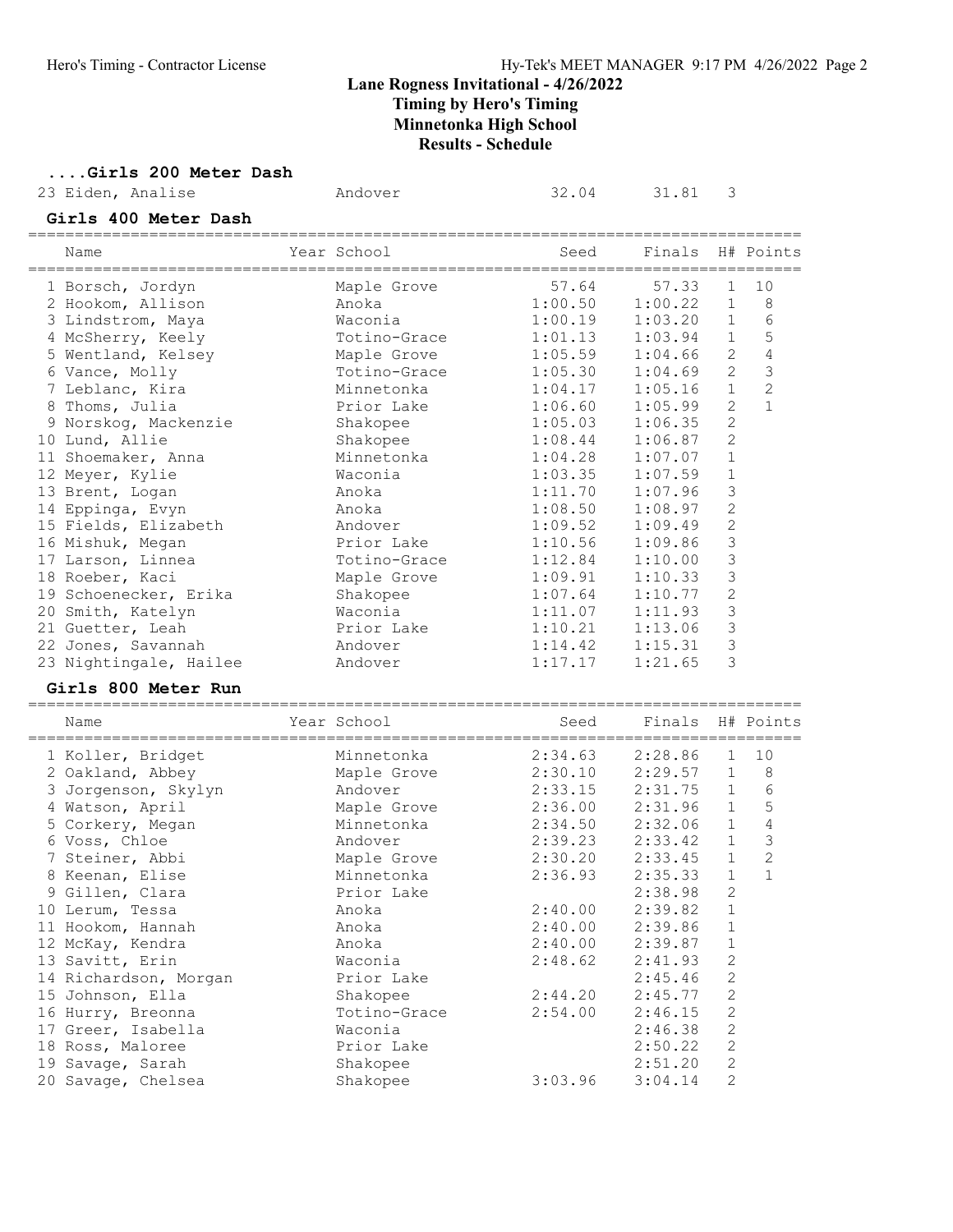#### ....Girls 800 Meter Run

Girls 1600 Meter Run

21 Schmeichel, Avery Mandover 3:10.47 2

| Name                                                             | Year School | Seed                               | Finals   | Points         |
|------------------------------------------------------------------|-------------|------------------------------------|----------|----------------|
| 1 Young, Lindsey                                                 | Maple Grove | 5:28.00                            | 5:23.77  | 10             |
| 2 Cashman, Claire                                                | Minnetonka  | 5:34.24                            | 5:27.69  | 8              |
| 3 Marasco-Johnson, Avery                                         | Minnetonka  | 5:32.73                            | 5:33.68  | 6              |
| 4 Babineau, Julia                                                | Andover     | 5:39.44                            | 5:34.72  | 5              |
| 5 Krafty, Olivia                                                 | Andover     | 5:34.00                            | 5:35.15  | 4              |
| 6 Lai, Kailey                                                    | Minnetonka  | 5:37.43                            | 5:35.20  | 3              |
| 7 Watson, April                                                  | Maple Grove | 5:44.00                            | 5:37.94  | $\overline{2}$ |
| 8 Hoen, Maggie                                                   | Prior Lake  | 5:33.68                            | 5:39.29  | $\mathbf{1}$   |
| 9 Grant, Isabel                                                  | Andover     | 5:47.00                            | 5:48.25  |                |
| 10 Kendrick, Danica                                              | Waconia     | 6:09.45                            | 5:56.09  |                |
| 11 Behr, Elise                                                   | Maple Grove | 6:13.00                            | 5:56.57  |                |
| 12 Schwandt, Emily                                               | Prior Lake  | 5:44.71                            | 6:00.59  |                |
| 13 Zebrev, Anna                                                  | Shakopee    |                                    | 6:01.53  |                |
| 14 Lundquist, Vivian                                             | Prior Lake  | 6:27.23                            | 6:06.08  |                |
| 15 Ostrander, Abigail                                            | Anoka       | 6:30.00                            | 6:22.09  |                |
| 16 White, Lauren                                                 | Anoka       | 6:23.00                            | 6:25.53  |                |
| 17 Daily, Taylor                                                 | Shakopee    | 6:27.69                            | 6:32.04  |                |
| 18 Markes, Claire                                                | Shakopee    | 6:56.37                            | 6:46.59  |                |
| Girls 3200 Meter Run                                             |             |                                    |          |                |
|                                                                  |             |                                    |          |                |
| Name                                                             | Year School | Seed                               | Finals   | Points         |
| 1 Taylor, Aubree                                                 | Prior Lake  | 13:05.68                           | 11:49.60 | 10             |
| 2 Gastony, Sara                                                  | Prior Lake  |                                    | 11:59.99 | 8              |
| 3 Gilles, Meredith                                               | Minnetonka  | 11:47.51<br>12:14.66               | 12:07.64 | 6              |
| 4 Herold, Amelia                                                 | Waconia     | 11:37.78                           | 12:19.64 | 5              |
| 5 Krull, Sierra                                                  | Maple Grove | 12:36.00                           | 12:21.25 | $\overline{4}$ |
| 6 Carver, Claire                                                 | Minnetonka  | 12:43.88                           | 12:28.33 | $\mathsf 3$    |
| 7 Marquardt, Brooke                                              | Prior Lake  |                                    | 12:35.65 | $\mathbf{2}$   |
| 8 Grecula, Esmae                                                 | Andover     | 13:00.00                           | 12:54.54 | $\mathbf{1}$   |
| 9 Young, Kelsey                                                  | Maple Grove | 13:04.00                           | 12:54.61 |                |
| 10 Collum, Luca                                                  | Andover     | 13:05.25                           | 12:56.52 |                |
| 11 Melz, Regan                                                   | Minnetonka  |                                    | 13:00.88 |                |
| 12 Zebrev, Anastasia                                             | Shakopee    | 12:54.16                           | 13:01.03 |                |
| 13 Burshem, Ayva                                                 | Maple Grove | 13:37.00                           | 13:14.83 |                |
| 14 Hall, Ellie                                                   | Shakopee    | 12:36.81                           | 13:30.57 |                |
| 15 Redepenning, Sarah                                            | Anoka       | 12:33.40                           | 13:51.58 |                |
| 16 Brinkman, Kayla                                               | Shakopee    | 13:44.48                           | 15:51.31 |                |
| 17 Overom, Allison                                               | Andover     | 13:30.51                           | 16:22.14 |                |
| Girls 100 Meter Hurdles<br>_____________________________________ |             | ================================== |          |                |

| Name             | Year School | Seed  | Finals H# Points |     |
|------------------|-------------|-------|------------------|-----|
| 1 White, Addyson | Prior Lake  | 15.97 | 16.43 1 10       |     |
| 2 Kohler, Claire | Minnetonka  | 15.86 | 16.44            | -18 |
| 3 Keleekai, Mary | Anoka       | 15.34 | 16.52            |     |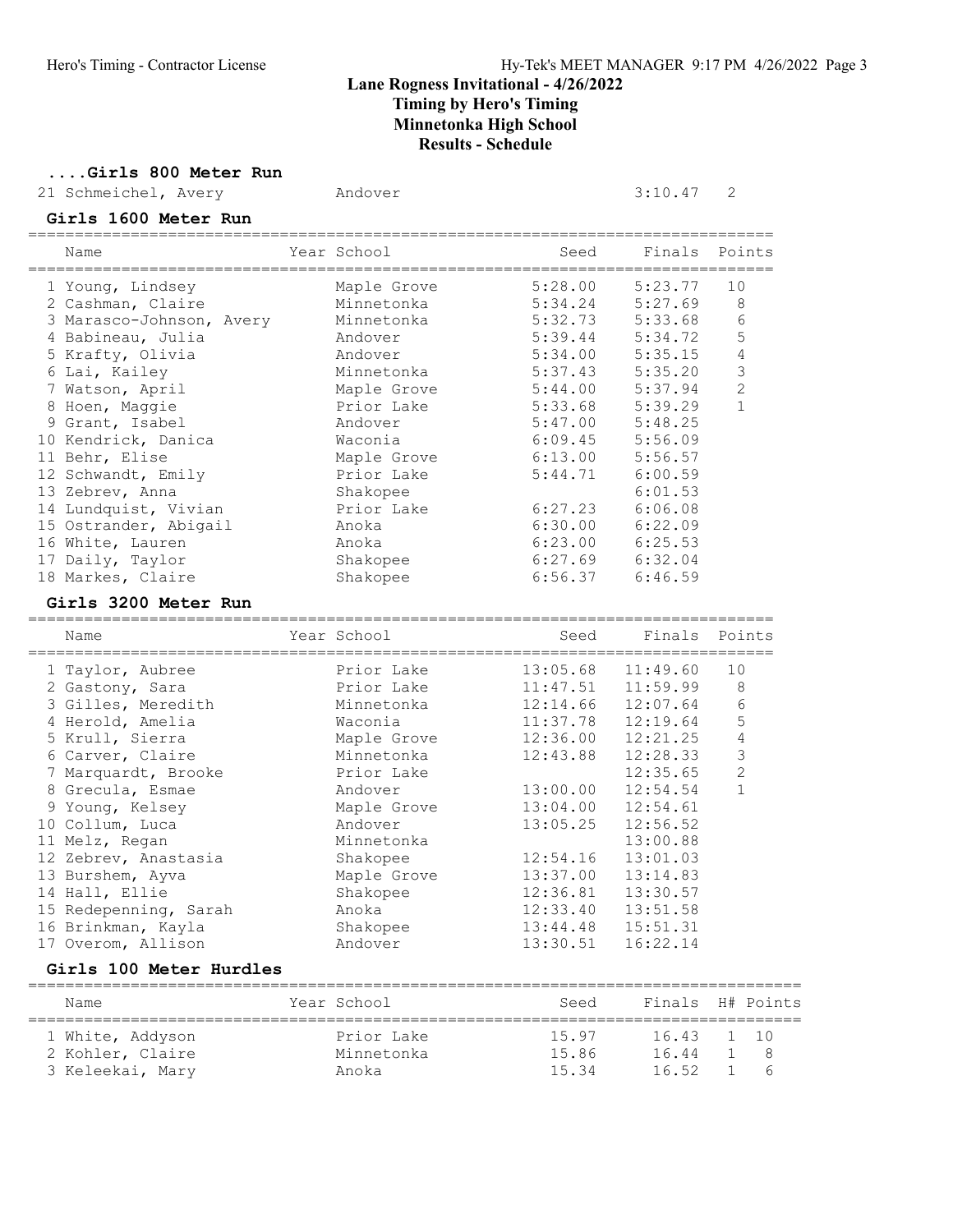### ....Girls 100 Meter Hurdles

| 4 Pajibo, Ruby       | Minnetonka   | 15.97 | 17.23 |                | 5              |
|----------------------|--------------|-------|-------|----------------|----------------|
| 5 Cina, Brooke       | Totino-Grace | 16.95 | 17.39 | $\mathbf{1}$   | 4              |
| 6 Cole, Hannah       | Prior Lake   | 17.59 | 17.65 | 2              | 3              |
| 7 Hansen, Rebecca    | Shakopee     | 17.17 | 17.74 | $\mathbf{1}$   | $\overline{2}$ |
| 8 McKinney, Anna     | Minnetonka   | 16.54 | 17.89 | $\mathbf{1}$   | $\mathbf{1}$   |
| 9 Zigman, Anna       | Maple Grove  | 17.70 | 18.08 | $\overline{2}$ |                |
| 10 Gitamo, Sylvia    | Anoka        | 17.96 | 18.32 | $\overline{2}$ |                |
| 11 Cravens, Sarah    | Waconia      | 17.28 | 18.45 | $\mathbf 1$    |                |
| 12 Gillen, Clara     | Prior Lake   | 19.08 | 18.89 | 2              |                |
| 13 Hubmer, Emily     | Shakopee     | 18.78 | 19.12 | 2              |                |
| 14 Kinney, Mackenzie | Shakopee     | 18.88 | 19.36 | 2              |                |
| 15 Maciej, Siena     | Maple Grove  | 18.24 | 19.58 | 2              |                |
| 16 Doe, Amanda       | Anoka        | 19.21 | 19.84 | 3              |                |
| 17 Mutamba, Sarah    | Andover      | 19.77 | 20.01 | 3              |                |
| 18 Engelby, Piper    | Andover      | 20.08 | 20.19 | 3              |                |
| 19 Cool, Grace       | Totino-Grace | 20.79 | 20.82 | 3              |                |
| 20 Harried, Addison  | Waconia      | 20.75 | 21.14 | 3              |                |
| 21 Mohling, Lucy     | Waconia      | 19.33 | 21.18 | 3              |                |
| 22 Parker, Gabrielle | Maple Grove  | 19.17 | 21.19 | 2              |                |
|                      |              |       |       |                |                |

#### Girls 300 Meter Hurdles

| Name<br>======================================               | Year School       | Seed  | Finals H# Points |                |                |
|--------------------------------------------------------------|-------------------|-------|------------------|----------------|----------------|
| 1 White, Addyson                                             | Prior Lake        | 48.28 | 46.22            | $\mathbf 1$    | 10             |
| 2 Kohler, Claire                                             | Minnetonka        | 47.29 | 46.33            | 1              | 8              |
| 3 Cina, Brooke                                               | Totino-Grace      | 48.15 | 47.65            | $\mathbf{1}$   | 6              |
| 4 Cole, Hannah                                               | Prior Lake        | 49.91 | 49.07            | $\mathbf{1}$   | 5              |
| 5 Makem Ratzinger, Joel                                      | Shakopee          | 49.89 | 50.20            | $\mathbf{1}$   | $\overline{4}$ |
| 6 McKinney, Anna                                             | Minnetonka        | 48.57 | 50.26            | $\mathbf{1}$   | 3              |
| 7 Jungers, Linnea                                            | Prior Lake        | 52.58 | 52.12            | $\mathbf{2}$   | $\overline{c}$ |
| 8 Pajibo, Ruby                                               | Minnetonka        | 50.78 | 52.87            | $\mathbf{1}$   | $\mathbf{1}$   |
| Hansen, Rebecca<br>9                                         | Shakopee          | 52.44 | 53.08            | $\overline{2}$ |                |
| 10 Doe, Amanda                                               | Anoka             | 50.91 | 53.58            | $\mathbf 1$    |                |
| 11 Zigman, Anna                                              | Maple Grove       | 52.49 | 53.93            | $\sqrt{2}$     |                |
| 12 Ryskoski, Ariana                                          | Waconia           | 51.90 | 54.62            | $\overline{c}$ |                |
| 13 Lakanen, Lydia                                            | Anoka             | 57.74 | 54.96            | $\mathfrak{Z}$ |                |
| 14 Engelby, Piper                                            | Andover           | 54.93 | 55.17            | $\overline{c}$ |                |
| 15 Parker, Gabrielle                                         | Maple Grove       | 53.84 | 55.36            | $\overline{2}$ |                |
| 16 Buetow, Karalyn                                           | Waconia           | 54.83 | 55.69            | $\mathbf{2}$   |                |
| 17 Flah, Kimberly                                            | Maple Grove       | 55.64 | 56.37            | $\sqrt{2}$     |                |
| 18 Hubmer, Emily                                             | Shakopee          | 56.57 | 57.24            | $\mathfrak{Z}$ |                |
| 19 Cool, Grace                                               | Totino-Grace      | 56.05 | 57.66            | $\mathfrak{Z}$ |                |
| 20 Rhode, Brooke                                             | Waconia           | 56.87 | 58.34            | $\mathsf 3$    |                |
| 21 Mutamba, Sarah                                            | Andover           | 58.05 | 58.98            | 3              |                |
| Girls 4x100 Meter Relay                                      |                   |       |                  |                |                |
| School                                                       |                   | Seed  | Finals           |                | Points         |
| ===============<br>1 Minnetonka<br>$^{\prime}$ A $^{\prime}$ |                   | 50.90 | 50.87            | 10             |                |
| 1) Koch, Lindsey                                             | 2) Hiller, Lucy   |       |                  |                |                |
| 3) Pajibo, Ruby                                              | 4) Giebel, Briena |       |                  |                |                |
| 2 Prior Lake 'A'                                             |                   | 50.82 | 50.97            |                | 8              |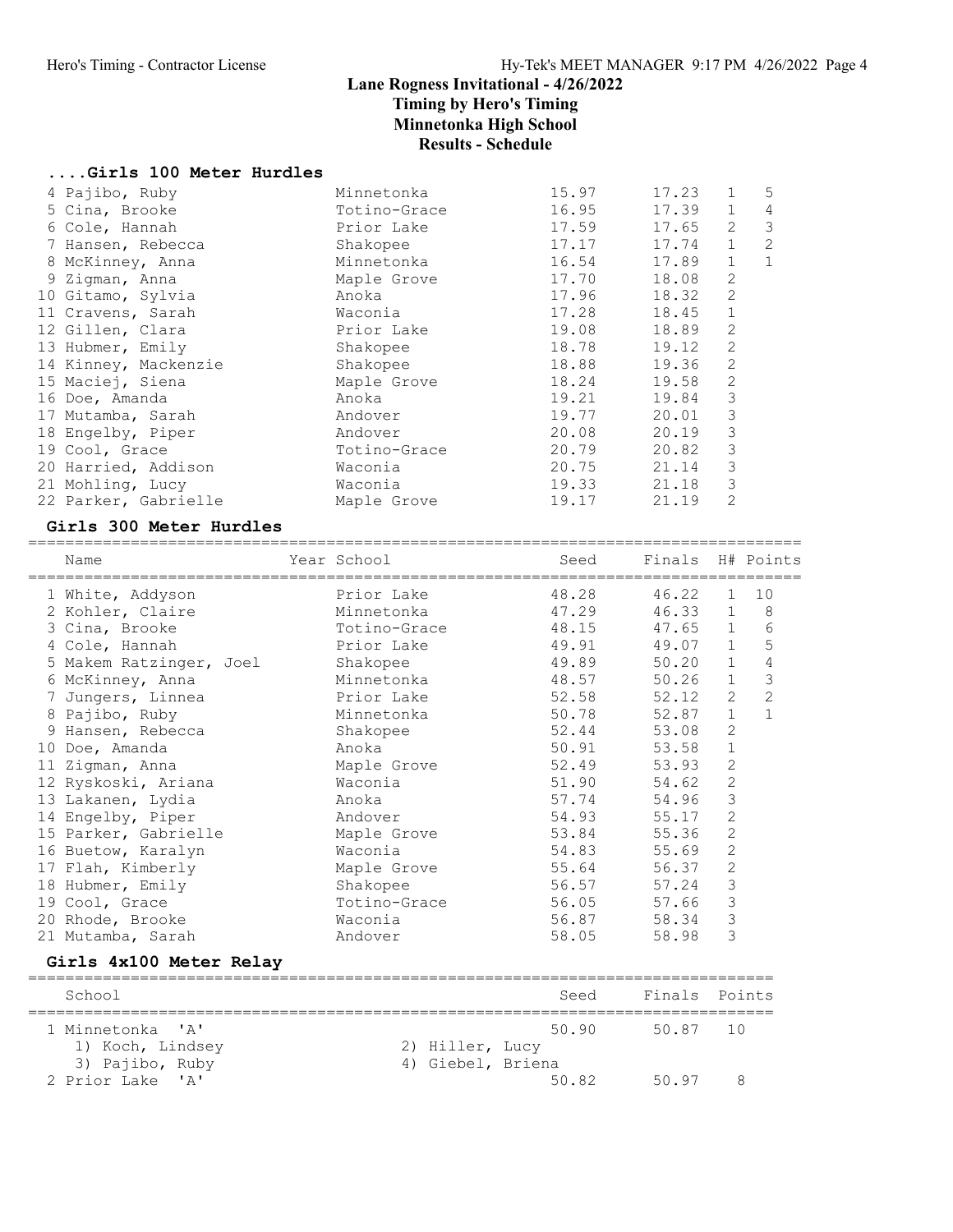# Lane Rogness Invitational - 4/26/2022

# Timing by Hero's Timing

Minnetonka High School

# Results - Schedule

| Girls 4x100 Meter Relay |  |
|-------------------------|--|
|-------------------------|--|

| 1) Jore, Ashlyn<br>3) White, Addyson | 2) Haughton, Valencia<br>4) Mohling, Keeley |       |              |
|--------------------------------------|---------------------------------------------|-------|--------------|
| 3 Waconia 'A'                        | 50.83                                       | 51.44 | -6           |
| 1) Myhre, Jenna                      | 2) Langer, Bethany                          |       |              |
| 3) Theis, Brynley                    | 4) Grell, Jordan                            |       |              |
| 4 Anoka 'A'                          | 52.50                                       | 52.18 | 5            |
| 1) Keleekai, Mary                    | 2) Seibure, Elange                          |       |              |
| 3) Urey, Danielle                    | 4) Quaqua, Arthurline                       |       |              |
| 5 Maple Grove 'A'                    | 53.14                                       | 52.32 | 4            |
| 1) Lincoln, Iresa                    | 2) Nygaard, Kyla                            |       |              |
| 3) Raymond, Madeline                 | 4) Wentland, Marissa                        |       |              |
| 6 Shakopee 'A'                       | 53.45                                       | 53.14 | 3            |
| 1) Zelen, Haley                      | 2) Allen, Lillian                           |       |              |
| 3) Schwichtenberg, Madalyn           | 4) Claessens, Kacie                         |       |              |
| 7 Totino-Grace 'A'                   | 54.80                                       | 55.00 | 2            |
| 1) Dengerud, Leah                    | 2) Smith, Faith                             |       |              |
| 3) Strong, Mary                      | 4) Etuko, Itoro                             |       |              |
| 8 Andover 'A'                        | 55.76                                       | 56.38 | $\mathbf{1}$ |
| 1) Micheli, Caterina                 | 2) Geraghty, Katherine                      |       |              |
| 3) Mutamba, Sarah                    | 4) Brown, Olivia                            |       |              |

# Girls 4x200 Meter Relay

| School                   | Seed                      | Finals              | Points       |
|--------------------------|---------------------------|---------------------|--------------|
| 1 Minnetonka 'A'         | 1:46.70                   | 1:49.19             | 10           |
| 1) Corkery, Megan        | 2) Hiller, Lucy           |                     |              |
| 3) Koch, Lindsey         | 4) Giebel, Briena         |                     |              |
| 2 Maple Grove 'A'        | 1:57.24                   | 1:51.13             | 8            |
| 1) Stacy, Allison        | 2) Raymond, Madeline      |                     |              |
| 3) Wentland, Kelsey      | 4) Ekong, Idara           |                     |              |
| 3 Waconia 'A'            | 1:54.33                   | 1:51.14             | 6            |
| 1) Myhre, Jenna          | 2) Langer, Bethany        |                     |              |
| 3) Theis, Brynley        | 4) Grell, Jordan          |                     |              |
| 4 Shakopee 'A'           |                           | 1:53.33             | 5            |
| 1) Zelen, Haley          | 2) Allen, Lillian         |                     |              |
| 3) Makem Ratzinger, Joel | 4) Maenke, Nicole         |                     |              |
| 5 Prior Lake 'A'         | 1:49.87                   | 1:53.36             | 4            |
| 1) Will, Juliann         | 2) Jenkins, Brianna       |                     |              |
| 3) Rucker, Jayla         | 4) Haferman, Riley        |                     |              |
| 6 Andover 'A'            | 1:52.65                   | 1:55.00             | 3            |
| 1) Grabau, Ashley        | 2) Dehnicke, Ali          |                     |              |
| 3) Shaw, Avah            | 4) Jorgenson, Cedar       |                     |              |
| 7 Totino-Grace 'A'       | 1:51.22                   | 1:56.44             | 2            |
| 1) Lord, Abby            | 2) Strong, Mary           |                     |              |
| 3) Svihel, Jordyn        | 4) Dengerud, Leah         |                     |              |
| 8 Anoka 'A'              |                           | $1:58.00$ $1:57.50$ | $\mathbf{1}$ |
| 1) Quaqua, Arthurline    | 2) Merrick-Melberg, Maren |                     |              |
| 3) Brent, Logan          | 4) Mitchell, Georgetina   |                     |              |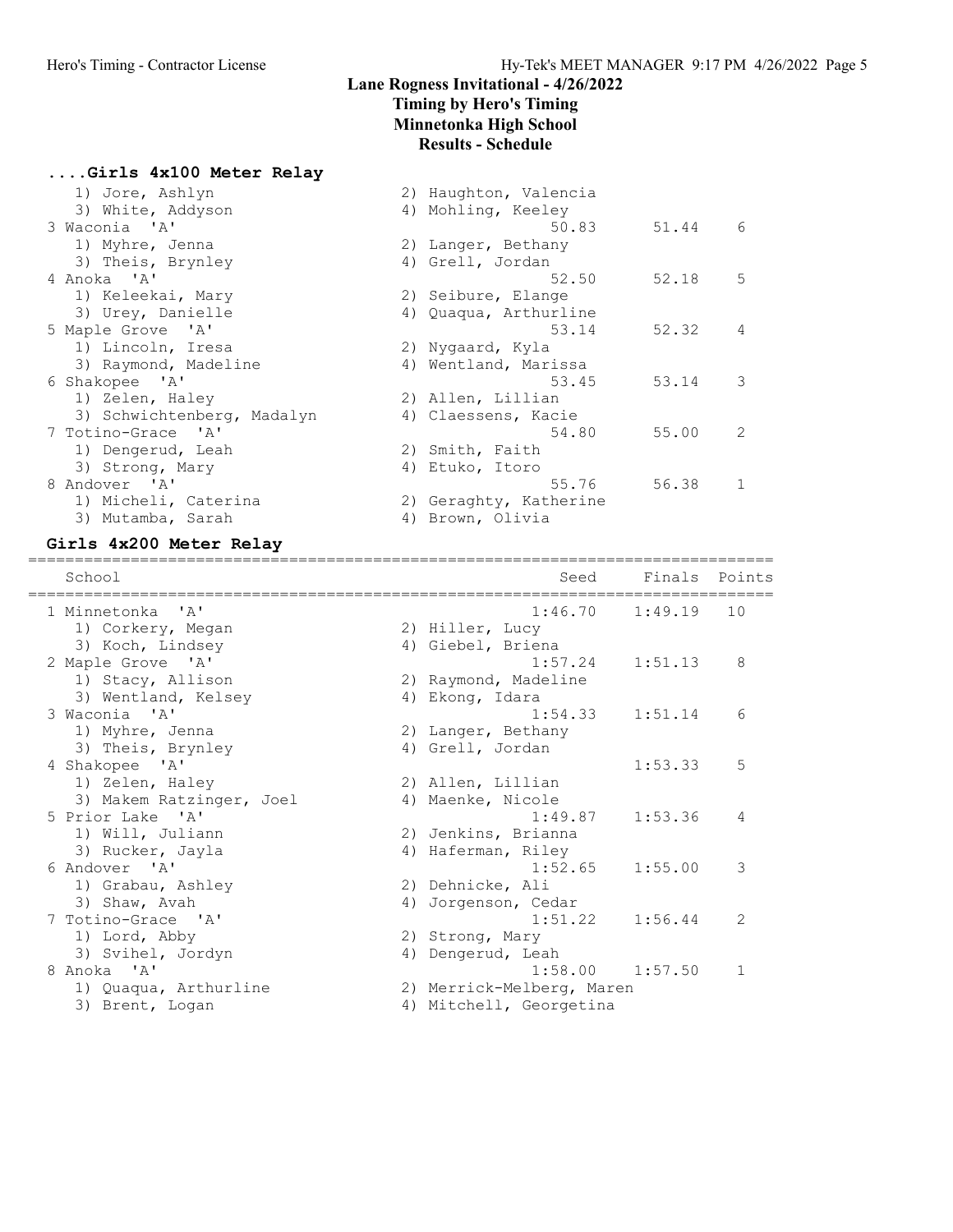#### Girls 4x400 Meter Relay

| School                                                       | Seed                                                   | Finals              | Points        |
|--------------------------------------------------------------|--------------------------------------------------------|---------------------|---------------|
| 1 Minnetonka 'A'<br>1) Leblanc, Kira                         | 2) Hiller, Lucy                                        | $4:05.71$ $4:07.35$ | 10            |
| 3) Koller, Bridget<br>2 Prior Lake 'A'                       | 4) Kohler, Claire<br>4:13.29                           | 4:21.09             | 8             |
| 1) Mohling, Keeley<br>3) Mohling, Mari                       | 2) Will, Juliann<br>4) Jungers, Linnea                 |                     |               |
| 3 Andover 'A'<br>1) Jorgenson, Skylyn<br>3) Shaw, Avah       | 4:20.00<br>2) Dehnicke, Ali<br>4) Grant, Isabel        | 4:24.26             | 6             |
| 4 Anoka 'A'<br>1) Hookom, Allison                            | 4:21.00<br>2) Goddard, Olivia                          | 4:26.76             | 5             |
| 3) Hookom, Hannah<br>5 Shakopee 'A'<br>1) Norskog, Mackenzie | 4) Ostrander, Abigail<br>4:40.58<br>2) Hansen, Rebecca | 4:31.27             | 4             |
| 3) Schoenecker, Erika<br>6 Maple Grove 'A'                   | 4) Maenke, Nicole                                      | 4:37.83             | 3             |
| 1) Stacy, Allison<br>3) Bosacker, Ava<br>7 Totino-Grace 'A'  | 2) Gallager, Fiona<br>4) Roeber, Kaci<br>4:42.00       | 4:42.38             | $\mathcal{L}$ |
| 1) Keane, McKenzie<br>3) Weeks, Reese                        | 2) Lord, Abby<br>Hurry, Breonna<br>4)                  |                     |               |
| 8 Waconia 'A'<br>1) Greer, Isabella<br>3) Lage, Madeline     | 4:33.22<br>2) Meyer, Kylie<br>4) Smith, Katelyn        | 4:52.46             | 1             |

### Girls 4x400 Meter Relay Mixed Scorin

| School<br>Seed                                                                                                    |                                                                | Finals Points                                |
|-------------------------------------------------------------------------------------------------------------------|----------------------------------------------------------------|----------------------------------------------|
| 1 Minnetonka 'A'<br>2 Totino-Grace 'A'<br>3 Prior Lake 'A'<br>4 Waconia 'A'<br>5 Andover 'A'<br>6 Maple Grove 'A' | 3:51.54<br>3:57.60<br>3:58.27<br>4:02.26<br>4:10.18<br>4:14.21 | 5<br>4<br>3<br>2.50<br>$\mathcal{L}$<br>1.50 |
| 7 Shakopee 'A'                                                                                                    | 4:17.90                                                        |                                              |

#### Girls 4x800 Meter Relay

| School                                                                 | Seed                                                            | Finals Points       |    |
|------------------------------------------------------------------------|-----------------------------------------------------------------|---------------------|----|
| 1 Minnetonka 'A'<br>1) Gilles, Meredith                                | 2) Koller, Bridget                                              | $9:42.40$ $9:44.46$ | 10 |
| 3) Marasco-Johnson, Avery<br>2 Prior Lake 'A'<br>1) Reinders, Isabelle | 4) LeBlanc, Kate<br>2) Gastony, Sara                            | $9:40.00$ $9:50.99$ | 8  |
| 3) Mohling, Keeley<br>3 Maple Grove 'A'<br>1) Young, Lindsey           | 4) Vennink, Layla<br>$10:13.00$ $10:04.44$<br>2) Steiner, Abbi  |                     | 6  |
| 3) Ashpole, Gabrielle<br>4 Waconia 'A'<br>1) Lage, Madeline            | 4) Oakland, Abbey<br>$11:15.78$ $10:33.23$<br>2) Mielke, Annika |                     | 5  |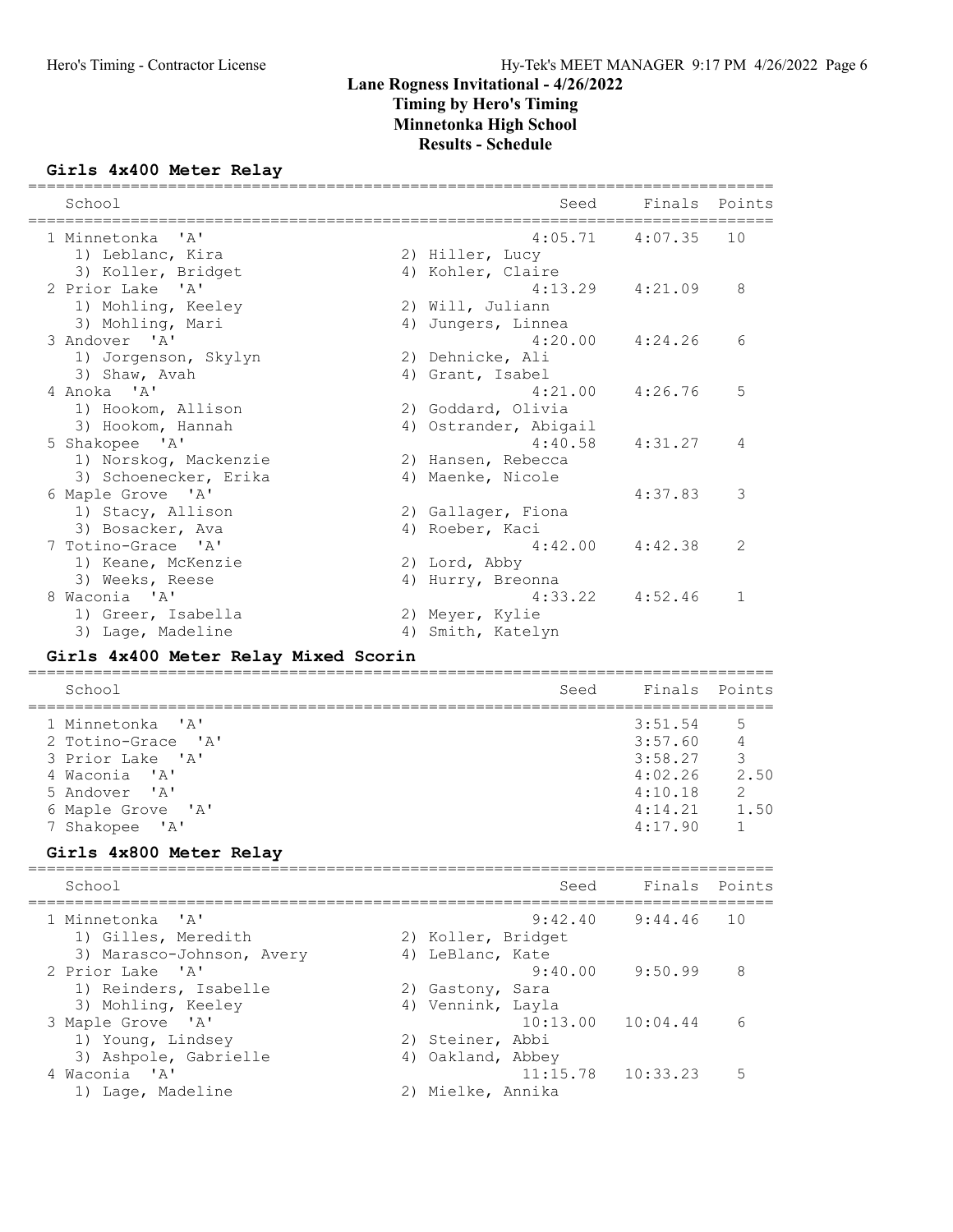### ....Girls 4x800 Meter Relay

| 3) Schular, Madelyn   | 4) Herold, Amelia     |                         |                |
|-----------------------|-----------------------|-------------------------|----------------|
| 5 Anoka 'A'           |                       | $10:40.00$ $10:36.00$   | $\overline{4}$ |
| 1) Namukwaya, Abigail | 2) McKay, Kendra      |                         |                |
| 3) Diehl, Alison      | 4) Goddard, Olivia    |                         |                |
| 6 Shakopee 'A'        |                       | $11:24.43$ $11:22.17$ 3 |                |
| 1) Johnson, Ella      | 2) Savage, Chelsea    |                         |                |
| 3) Zebrev, Anastasia  | 4) Hall, Ellie        |                         |                |
| 7 Andover 'A'         | $11:10.00$ $11:34.49$ |                         | -2             |
| 1) Hirte, Jordyn      | 2) Hellegers, Grace   |                         |                |
| 3) Jendro, Anne       | 4) O'Dell, Sara       |                         |                |
|                       |                       |                         |                |

# Girls 1600 Sprint Medley Mixed Scorin

| School            | Seed    | Finals Points |
|-------------------|---------|---------------|
| 1 Waconia 'A'     | 4:17.66 | .5            |
| 2 Minnetonka 'A'  | 4:26.05 | 4             |
| 3 Andover 'A'     | 4:27.57 | 3             |
| 4 Maple Grove 'A' | 4:29.10 | 2.50          |
| 5 Prior Lake 'A'  | 4:35.82 | $\mathcal{L}$ |
| 6 Shakopee 'A'    | 4:35.84 | 1.50          |
| 7 Anoka 'A'       | 4:51.77 |               |

#### Girls High Jump

|    | Name                     | Year School  | Seed         | Finals       | Points       |
|----|--------------------------|--------------|--------------|--------------|--------------|
|    | 1 Mohling, Mari          | Prior Lake   | $5 - 04.00$  | $5 - 02.00$  | 10           |
|    | 2 Dehnicke, Ali          | Andover      | $4 - 10.00$  | $5 - 00.00$  | $\,8\,$      |
|    | 3 Carr, Samantha (Sammy) | Shakopee     | $4 - 08.00$  | $4 - 10.00$  | 6            |
|    | 4 DuBois, Lauren         | Shakopee     | $5 - 02.00$  | $4 - 10.00$  | 5            |
|    | 5 Folken, Mya            | Minnetonka   | $5 - 02.00$  | $4 - 10.00$  | 4            |
|    | 6 Stone, Winona          | Minnetonka   | $5 - 04.00$  | $4 - 10.00$  | 2.50         |
|    | 6 Jore, Ashlyn           | Prior Lake   | $5 - 02.00$  | $4 - 10.00$  | 2.50         |
|    | 8 Michaelson, Claire     | Prior Lake   | $4 - 10.00$  | $4 - 10.00$  | $\mathbf{1}$ |
|    | 9 Urey, Danielle         | Anoka        | $5 - 00.00$  | $4 - 08.00$  |              |
|    | 10 Shaw, Avah            | Andover      | $4 - 10.00$  | $4 - 08.00$  |              |
| 11 | Stong, Brooke            | Waconia      | $4 - 06.00$  | $4 - 06.00$  |              |
|    | 12 Gitamo, Sylvia        | Anoka        | $4 - 08.00$  | $4 - 06.00$  |              |
|    | 13 Hughes, Cassidy       | Waconia      | $4 - 07.00$  | $4 - 04.00$  |              |
|    | 13 Norman, Autymn        | Maple Grove  | $4 - 04.00$  | $4 - 04.00$  |              |
|    | 13 Schoenecker, Erika    | Shakopee     | $4 - 08.00$  | $4 - 04.00$  |              |
|    | 16 Imdieke, Erika        | Maple Grove  | $4 - 06.00$  | $4 - 04.00$  |              |
|    | 17 Strand, Arianna       | Anoka        | $4 - 06.00$  | $4 - 04.00$  |              |
|    | 18 Spencer, Megan        | Totino-Grace | $4 - 02.00$  | $4 - 02.00$  |              |
|    | 18 Albers, Marissa       | Maple Grove  | $4 - 06.00$  | $4 - 02.00$  |              |
|    | -- Wock, Harley          | Minnetonka   | $4 - 10.00$  | NH           |              |
|    | -- Cravens, Sarah        | Waconia      | $4 - 09.00$  | ΝH           |              |
|    | Girls Pole Vault         |              |              |              |              |
|    | Name                     | Year School  | Seed         | Finals       | Points       |
|    | 1 Condon, Sofia          | Anoka        | $12 - 06.00$ | $11 - 06.00$ | 10           |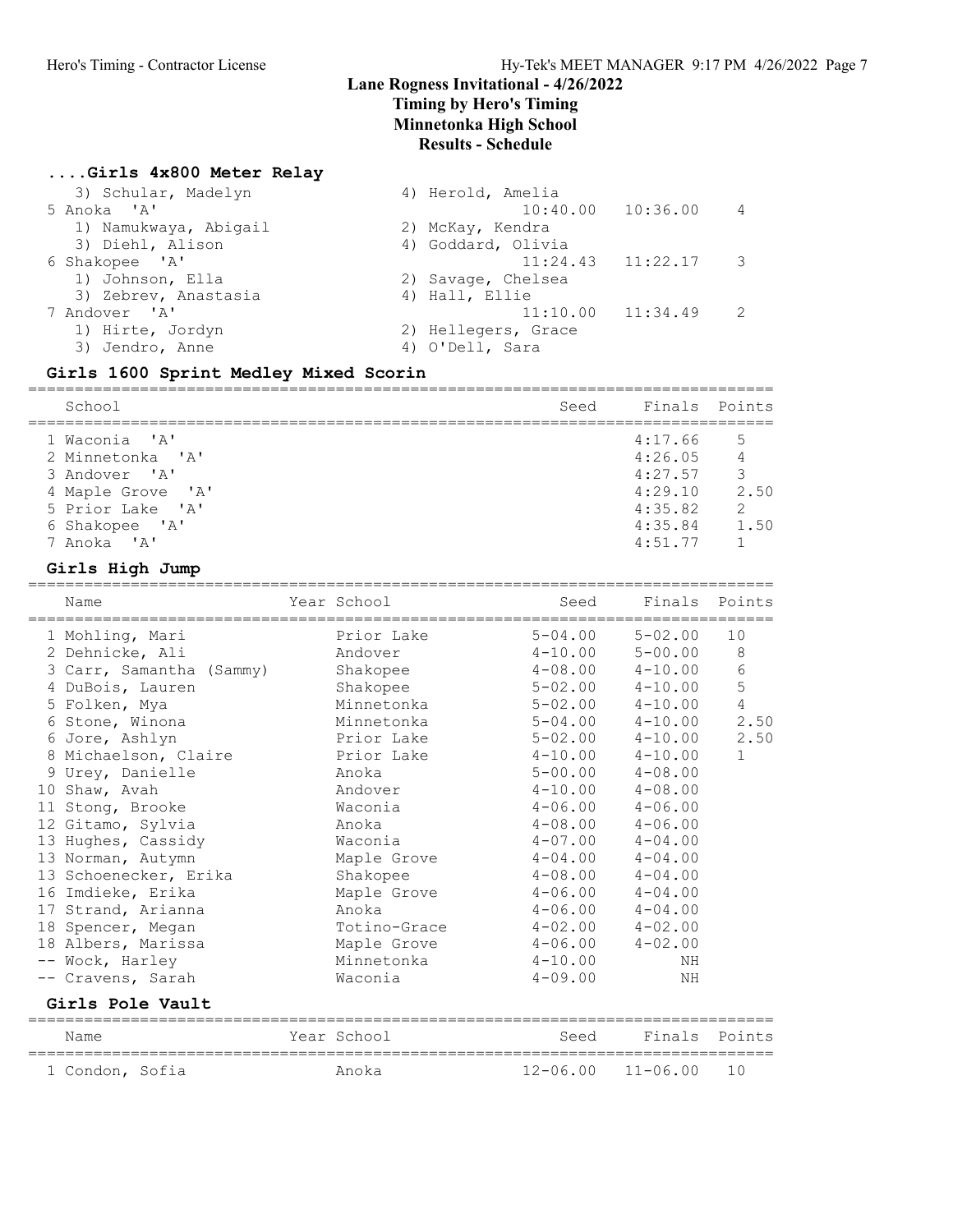#### ....Girls Pole Vault

| 2 Myron, McKenna         | Anoka       | $10 - 00.00$ | $9 - 06.00$ | - 8          |
|--------------------------|-------------|--------------|-------------|--------------|
| 3 Raidt, Ming Li         | Waconia     | $9 - 00.00$  | $9 - 00.00$ | 6            |
| 4 Wock, Harley           | Minnetonka  | $8 - 06.00$  | $9 - 00.00$ | 5            |
| 5 Barton, Julia          | Maple Grove | $8 - 06.00$  | $9 - 00.00$ | 4            |
| 6 Byrnes, Maria          | Anoka       | $8 - 06.00$  | $8 - 06.00$ | 3            |
| 7 Cundiff, Annaliese     | Prior Lake  | $8 - 00.00$  | $8 - 00.00$ | 2            |
| 8 Cole, Hannah           | Prior Lake  | 7-00.00      | $7 - 06.00$ | $\mathbf{1}$ |
| 9 Lund, Amy              | Minnetonka  | $6 - 06.00$  | $7 - 00.00$ |              |
| 10 Colson, Paige         | Maple Grove | $7 - 00.00$  | $7 - 00.00$ |              |
| 11 Kowalski, Sasha       | Maple Grove | $7 - 00.00$  | $7 - 00.00$ |              |
| 12 Richter, Melanie      | Shakopee    | $6 - 06.00$  | $6 - 06.00$ |              |
| 13 Kinney, Mackenzie     | Shakopee    | $6 - 06.00$  | $6 - 06.00$ |              |
| 13 Guetter, Leah         | Prior Lake  | $6 - 00.00$  | $6 - 06.00$ |              |
| -- Makem Ratzinger, Joel | Shakopee    |              | ΝH          |              |
| -- Anderson, Anelisa     | Minnetonka  | $7 - 00.00$  | ΝH          |              |

#### Girls Long Jump

================================================================================ Name Year School Seed Finals Points ================================================================================ 1 Jore, Ashlyn Prior Lake 17-08.25 17-10.75 10 2 Jorgenson, Cedar Andover 16-09.25 16-09.00 8 3 Shaw, Avah Andover 15-04.00 16-06.50 6 4 Will, Juliann Prior Lake 16-03.75 16-02.75 5 5 Pajibo, Ruby Minnetonka 15-04.75 15-11.75 4 6 Voorhees, Ella Totino-Grace 15-09.75 15-09.00 3 7 Lee, Ava Maple Grove 15-00.50 15-08.75 2 8 Peterson, Alia Minnetonka 15-03.50 15-08.25 1 9 Claessens, Kacie Shakopee 16-01.50 15-07.25 10 Albers, Marissa Maple Grove 15-04.00 15-05.75 11 Quaqua, Arthurline Anoka 14-08.00 15-04.25 12 Weimerskirch, Reese Prior Lake 15-08.00 15-04.00 13 Myhre, Jenna Waconia 15-07.25 15-03.00 14 Keleekai, Mary Anoka 15-00.00 15-02.00 15 Folken, Mya Minnetonka 15-07.50 15-01.50 16 Merrick-Melberg, Maren Anoka 13-00.00 15-00.50 17 Ruegsegger, Avery Maple Grove 14-05.00 14-11.00 18 Schweiger, Kaitlyn Waconia 14-01.25 14-10.25 19 Voorhees, Margeaux Totino-Grace 14-08.00 14-09.75 20 Vance, Molly Totino-Grace 15-02.00 14-09.50 21 Okumu, Aderi Shakopee 16-02.75 14-09.00 22 Hughes, Cassidy Waconia 14-02.50 14-00.00 23 Engelby, Piper Andover 13-02.50 13-07.50 24 Fratzke, Ava Shakopee 13-11.00 13-00.50

#### Girls Triple Jump

| Name               |                          | Year School | Seed         | Finals Points |     |
|--------------------|--------------------------|-------------|--------------|---------------|-----|
| 1 Hiller, Lucy     |                          | Minnetonka  | $34 - 06.00$ | $33 - 09.00$  | 1 O |
| 2 Seibure, Elange  |                          | Anoka       | $31 - 00.00$ | $33 - 06.25$  | 8   |
| 3 Kohler, Claire   |                          | Minnetonka  | $31 - 07.50$ | $32 - 09.00$  | 6   |
| 4 Jorgenson, Cedar |                          | Andover     | $32 - 04.75$ | $32 - 07.00$  | 5   |
|                    | 5 Merrick-Melberg, Maren | Anoka       | $29 - 00.00$ | $31 - 02.25$  |     |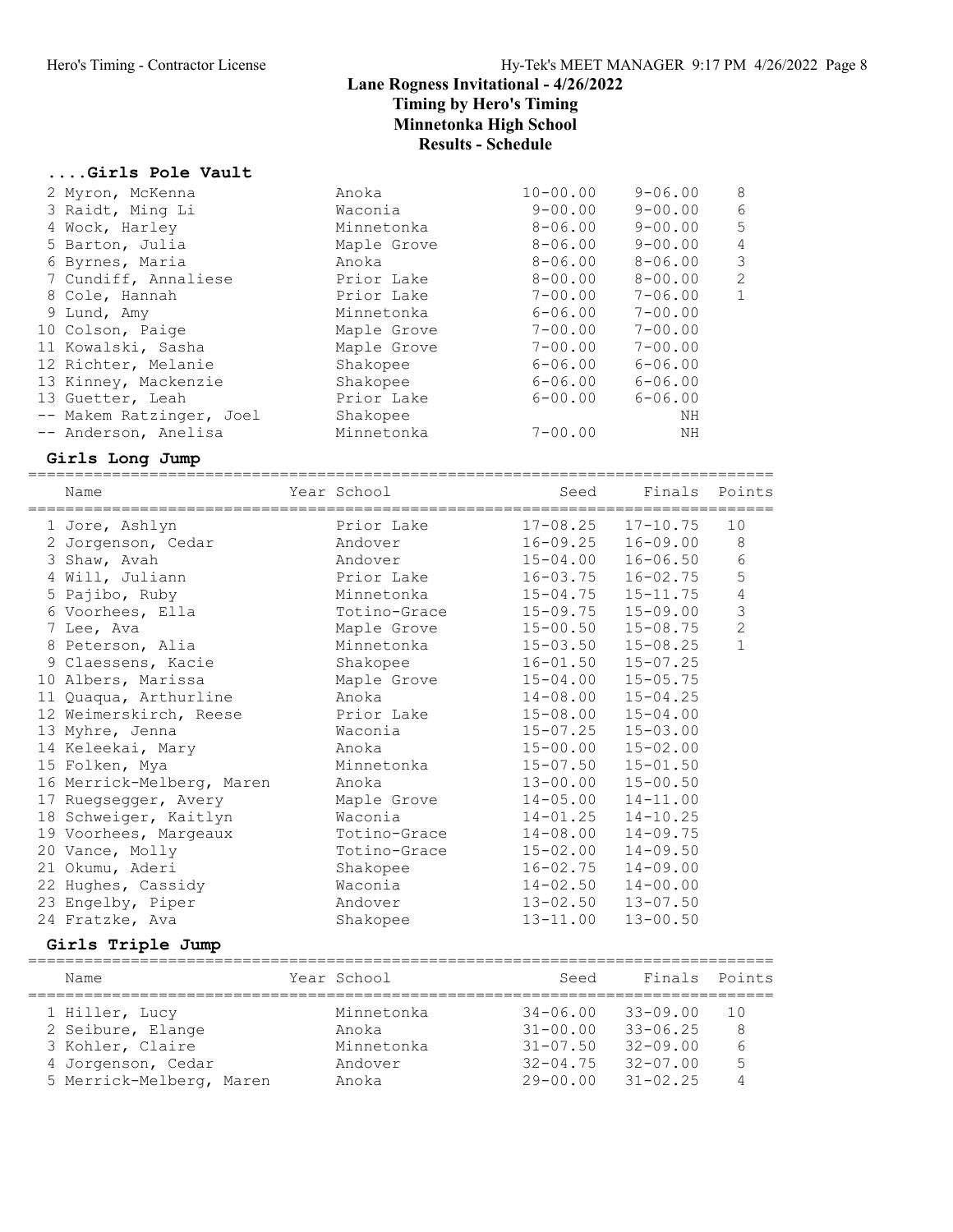# ....Girls Triple Jump

| 6 Love, Alexia         | Shakopee     | $32 - 01.00$ | $31 - 00.50$ | 3            |
|------------------------|--------------|--------------|--------------|--------------|
| 7 Lee, Ava             | Maple Grove  | $30 - 06.00$ | $30 - 09.50$ | 2            |
| 8 Dehnicke, Ali        | Andover      | $32 - 02.50$ | $30 - 05.00$ | $\mathbf{1}$ |
| 9 Quaqua, Arthurline   | Anoka        | $32 - 00.00$ | $30 - 02.00$ |              |
| 10 Cundiff, Annaliese  | Prior Lake   | $31 - 08.50$ | $30 - 00.25$ |              |
| 11 Rhode, Brooke       | Waconia      | $29 - 01.00$ | $29 - 05.00$ |              |
| 12 Vosika, Hope        | Shakopee     | 29-09.00     | $29 - 03.50$ |              |
| 13 Schoenecker, Erika  | Shakopee     | $31 - 01.50$ | $29 - 00.25$ |              |
| 14 Stern, Sarah        | Maple Grove  | $28 - 03.00$ | $28 - 11.00$ |              |
| 15 Hughes, Cassidy     | Waconia      | $30 - 05.75$ | $28 - 06.50$ |              |
| 16 Bunkers, Caleigh    | Prior Lake   | $29 - 09.25$ | $28 - 01.25$ |              |
| 17 Haidar, Julie       | Prior Lake   | 29-10.00     | $27 - 09.50$ |              |
| 18 Geraghty, Katherine | Andover      | $28 - 04.00$ | $27 - 08.00$ |              |
| 19 Smythe, Mariea      | Maple Grove  | $27 - 11.00$ | $27 - 07.00$ |              |
| 20 Collins, Abigail    | Totino-Grace | $26 - 07.00$ | $27 - 04.00$ |              |
| 21 Weeks, Reese        | Totino-Grace | $25 - 01.50$ | $27 - 02.50$ |              |
| 22 Russell, Jessica    | Totino-Grace | $28 - 01.75$ | $26 - 06.75$ |              |
| 23 Haas, Mallory       | Waconia      | $25 - 03.75$ | $24 - 05.25$ |              |

#### Girls Shot Put

| Name                    | Year School  | Seed                      | Finals H# Points          |                |                |
|-------------------------|--------------|---------------------------|---------------------------|----------------|----------------|
| 1 Pfeffer, Carly        | Minnetonka   | $36 - 00.25$              | $35 - 04.75$              | 2              | 10             |
| 2 Duncan, Olivia        | Prior Lake   | $35 - 03.00$ $34 - 10.25$ |                           | 2              | $\,8\,$        |
| 3 Schlaefer, Caraline   | Totino-Grace |                           | $33 - 00.75$ $31 - 02.75$ | $\overline{2}$ | $\overline{6}$ |
| 4 Hauschildt, Alexa     | Prior Lake   | $29 - 01.50$              | $30 - 08.50$              | $\overline{2}$ | 5              |
| 5 Lakanen, Lydia        | Anoka        | $31 - 00.00$              | $30 - 06.25$              | $\overline{2}$ | $rac{4}{3}$    |
| 6 Schmidt, Caitlyn      | Waconia      | $36 - 00.50$              | $30 - 06.00$              | $\overline{c}$ |                |
| 7 Dawson, Achsah        | Maple Grove  | $30 - 00.00$              | $30 - 02.50$              | $\overline{c}$ | $\overline{c}$ |
| 8 Baker, Ashlyn         | Minnetonka   | $30 - 01.75$ 29-04.50     |                           | $\overline{2}$ | $\mathbf{1}$   |
| 9 Olson, Elaine         | Minnetonka   | 29-01.25                  | $29 - 02.00$              | $\overline{2}$ |                |
| 10 Carlson, Brooklynn   | Andover      | $32 - 03.50$              | $28 - 10.25$              | $\overline{2}$ |                |
| 11 Carlson, Grace       | Maple Grove  | $25 - 08.00$ $28 - 02.25$ |                           | $\mathbf 1$    |                |
| 12 McBeain, Abigail     | Shakopee     | $28 - 08.00$ $27 - 11.00$ |                           | $\overline{c}$ |                |
| 13 Nkemuoh, Divine      | Totino-Grace | $27 - 09.25$              | $27 - 05.25$              | $\mathbf{1}$   |                |
| 14 Giese, Natalie       | Shakopee     | $27 - 09.00$              | $26 - 04.25$              | $\mathbf{1}$   |                |
| 15 Siewert, Amelia      | Maple Grove  | $23 - 03.00$ $26 - 02.00$ |                           | $\mathbf{1}$   |                |
| 16 Butler, Jayde        | Prior Lake   | 29-00.00                  | $26 - 01.50$              | $\overline{c}$ |                |
| 17 Morphew, Grace       | Anoka        | $28 - 00.00$              | $26 - 00.00$              | $\mathbf 1$    |                |
| 18 Urey, Ronelle        | Anoka        | $27 - 00.00$              | $25 - 05.00$              | $\mathbf{1}$   |                |
| 19 Lewis, Amelia        | Shakopee     | $23 - 11.50$ $24 - 04.00$ |                           | $\mathbf{1}$   |                |
| 20 Halverson, Ava       | Andover      | $27 - 05.75$ $21 - 10.50$ |                           | $\mathbf{1}$   |                |
| 21 Bedford, Paige       | Waconia      | $21 - 10.25$              | $21 - 10.25$              | $\mathbf{1}$   |                |
| 22 Raidt, Ming Li       | Waconia      | $18 - 10.00$ $20 - 06.00$ |                           | $\mathbf{1}$   |                |
| 23 Bastian, Maya        | Andover      | $17 - 04.50$ $19 - 03.00$ |                           | $\mathbf{1}$   |                |
| 24 Kerr, Zion           | Totino-Grace | 19-02.00                  | $18 - 10.00$              | $\mathbf{1}$   |                |
| Girls Discus Throw      |              |                           |                           |                |                |
| $N \supset m \supset n$ | Year School  | Seed                      | $Findc$ $H# Pointc$       |                |                |

| Name                                   | Year School           | Seed                     | Finals H# Points                 |  |
|----------------------------------------|-----------------------|--------------------------|----------------------------------|--|
| 1 Duncan, Olivia<br>2 Schmidt, Caitlyn | Prior Lake<br>Waconia | $129 - 05$<br>$122 - 01$ | $132 - 10$ 2 10<br>$97 - 05$ 2 8 |  |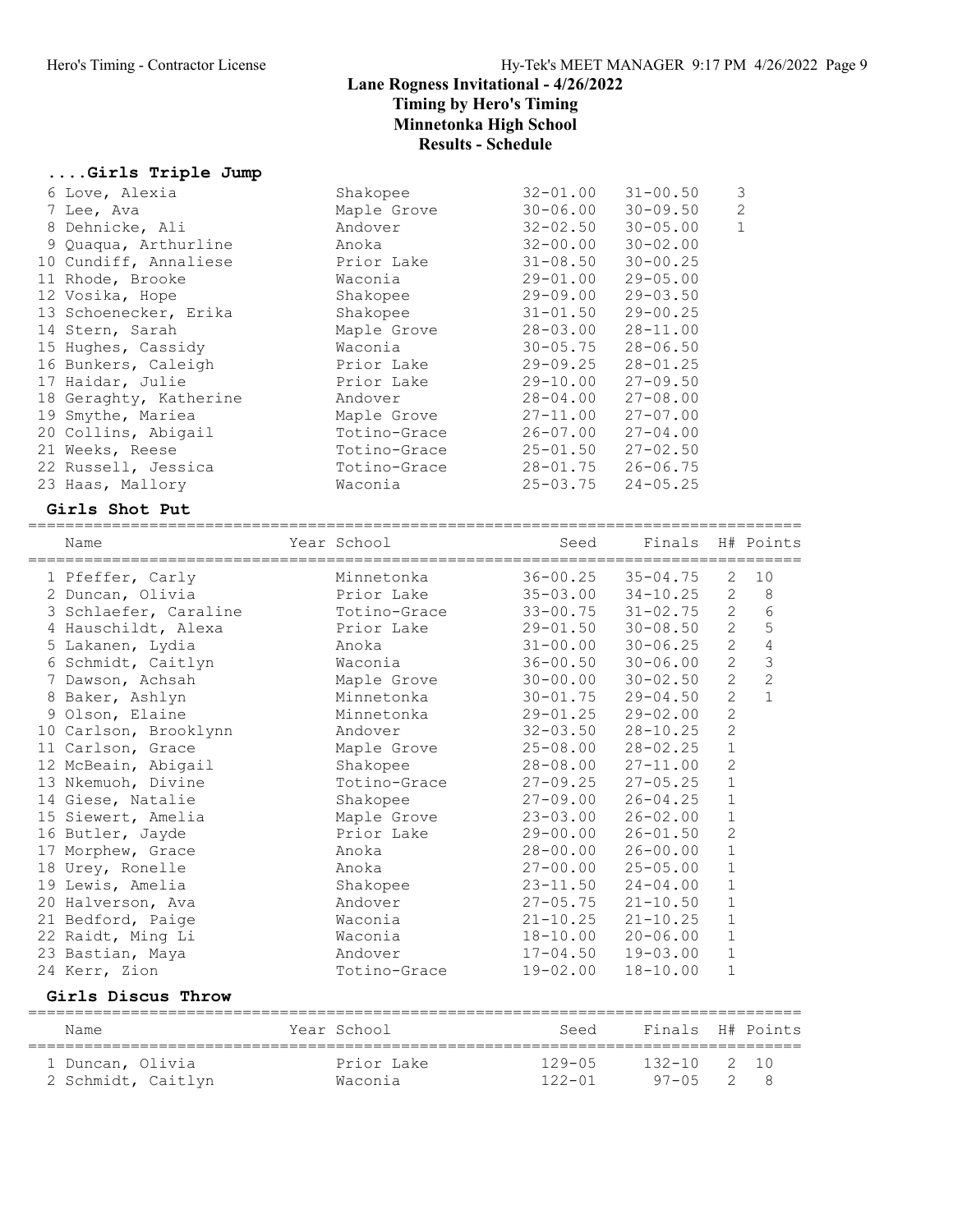....Girls Discus Throw

# Lane Rogness Invitational - 4/26/2022 Timing by Hero's Timing Minnetonka High School Results - Schedule

| 3 Butler, Jayde       | Prior Lake   | $92 - 03$  | $97 - 00$        | 2              | 6              |        |
|-----------------------|--------------|------------|------------------|----------------|----------------|--------|
| 4 Lakanen, Lydia      | Anoka        | $103 - 00$ | $96 - 06$        | $\mathbf{2}$   | 5              |        |
| 5 Mestnik, Anna       | Prior Lake   | $97 - 04$  | $92 - 01$        | 2              | $\overline{4}$ |        |
| 6 Baker, Ashlyn       | Minnetonka   | $89 - 00$  | $88 - 11$        | $\mathbf{2}$   | 3              |        |
| 7 Krueger, Jenna      | Minnetonka   | $93 - 00$  | 88-02            | $\overline{2}$ | $\overline{c}$ |        |
| 8 Carlson, Brooklynn  | Andover      | $84 - 05$  | 84-10            | $\mathbf{2}$   | $\mathbf{1}$   |        |
| 9 Schlaefer, Caraline | Totino-Grace | $86 - 07$  | $84 - 04$        | $\mathbf{2}$   |                |        |
| 10 Dawson, Achsah     | Maple Grove  | $83 - 01$  | $81 - 00$        | $\mathbf{2}$   |                |        |
| 11 Giese, Natalie     | Shakopee     | 71-01      | 80-08            | $\mathbf 1$    |                |        |
| 12 McBeain, Abigail   | Shakopee     | $70 - 10$  | 77-11            | $\mathbf 1$    |                |        |
| 13 Morphew, Grace     | Anoka        | $75 - 00$  | $77 - 10$        | $\mathbf{1}$   |                |        |
| 14 Pfeffer, Carly     | Minnetonka   | $80 - 00$  | $75 - 10$        | $\mathbf{2}$   |                |        |
| 15 Vosika, Faith      | Shakopee     | $68 - 03$  | 68-09            | $\mathbf 1$    |                |        |
| 16 Carlson, Grace     | Maple Grove  | $70 - 00$  | $65 - 03$        | $\mathbf 1$    |                |        |
| 17 Raidt, Ming Li     | Waconia      |            | $61 - 07$        | 1              |                |        |
| 18 Nkemuoh, Divine    | Totino-Grace | $61 - 09$  | $61 - 06$        | $\mathbf 1$    |                |        |
| 19 Dougherty, Addison | Maple Grove  | 66-10      | 60-06            | $\mathbf 1$    |                |        |
| 20 Urey, Ronelle      | Anoka        | $65 - 00$  | $58 - 10$        | $\mathbf{1}$   |                |        |
| 21 Halverson, Ava     | Andover      | $77 - 02$  | $54 - 06$        | 2              |                |        |
| 22 Bastian, Maya      | Andover      | $48 - 06$  | 47-06            | 1              |                |        |
| 23 Kerr, Zion         | Totino-Grace | $36 - 00$  | $44 - 03$        | $\mathbf 1$    |                |        |
| 24 Bedford, Paige     | Waconia      | $49 - 03$  | $43 - 05$        | $\mathbf{1}$   |                |        |
|                       |              |            |                  |                |                |        |
| Boys 100 Meter Dash   |              |            |                  |                |                |        |
|                       |              |            |                  |                |                |        |
|                       |              |            |                  |                |                |        |
| Name                  | Year School  | Seed       | Finals H# Points |                |                |        |
|                       |              |            |                  |                |                |        |
| 1 Lodholz, Kristian   | Maple Grove  | 11.14      | 11.12            | $\mathbf{1}$   | 10             |        |
| 2 Jameson, Derrick    | Maple Grove  | 11.54      | 11.63            | $\mathbf{1}$   | 8              |        |
| 3 Wheeler, Caden      | Andover      | 11.30      | 11.64            | $\mathbf{1}$   | $6\,$          |        |
| 4 Robertson, Michael  | Andover      | 11.70      | 11.97            | $\mathbf{1}$   | 5              |        |
| 5 Schaar, Peter       | Totino-Grace | 11.35      | 12.08            | $\mathbf{1}$   | $\sqrt{4}$     |        |
| 6 Olagbaju, Jordan    | Maple Grove  | 11.99      | 12.09            | $\mathbf{2}$   | $\mathfrak{Z}$ |        |
| 7 Walker, RJ          | Andover      | 11.94      | 12.18            | $\mathbf{1}$   | $\overline{c}$ | 12.172 |
| 8 Gaiters, Ari        | Shakopee     | 12.00      | 12.18            | $\mathbf{1}$   | $\mathbf{1}$   | 12.175 |
| 9 Krugerud, Jacob     | Waconia      | 12.42      | 12.21            | 3              |                |        |
| 10 Marcinkevich, Josh | Prior Lake   | 12.18      | 12.26            | $\mathbf{2}$   |                |        |
| 11 Butler Jr, Antwon  | Shakopee     |            | 12.43            | $\mathbf{2}$   |                |        |
| 12 Chou, Kody         | Minnetonka   | 12.65      | 12.45            | 3              |                | 12.446 |
| 13 Krouse, Joey       | Prior Lake   | 12.00      | 12.45            | 2              |                | 12.447 |
| 14 Reighard, Travis   | Waconia      | 11.98      | 12.46            | $\mathbf{2}$   |                |        |
| 15 Borchardt, Chase   | Prior Lake   | 12.08      | 12.51            | $\mathbf{2}$   |                |        |
| 16 Suggs, Logan       | Totino-Grace | 12.29      | 12.53            | 3              |                |        |
| 17 Jibunor, Praise    | Anoka        | 11.90      | 12.58            | 1              |                | 12.574 |
| 18 Riley, Alexander   | Waconia      | 12.08      | 12.58            | 2              |                | 12.580 |
| 19 Ibrahim, Hadi      | Minnetonka   | 12.54      | 12.60            | 3              |                |        |
| 20 Knox, Lucas        | Minnetonka   | 12.65      | 12.68            | 3              |                |        |
| 21 Valdez, Aidan      | Shakopee     | 13.17      | 12.69            | $\mathsf 3$    |                |        |
| 22 Overbye, Bennett   | Anoka        | 12.20      | 12.76            | 3              |                |        |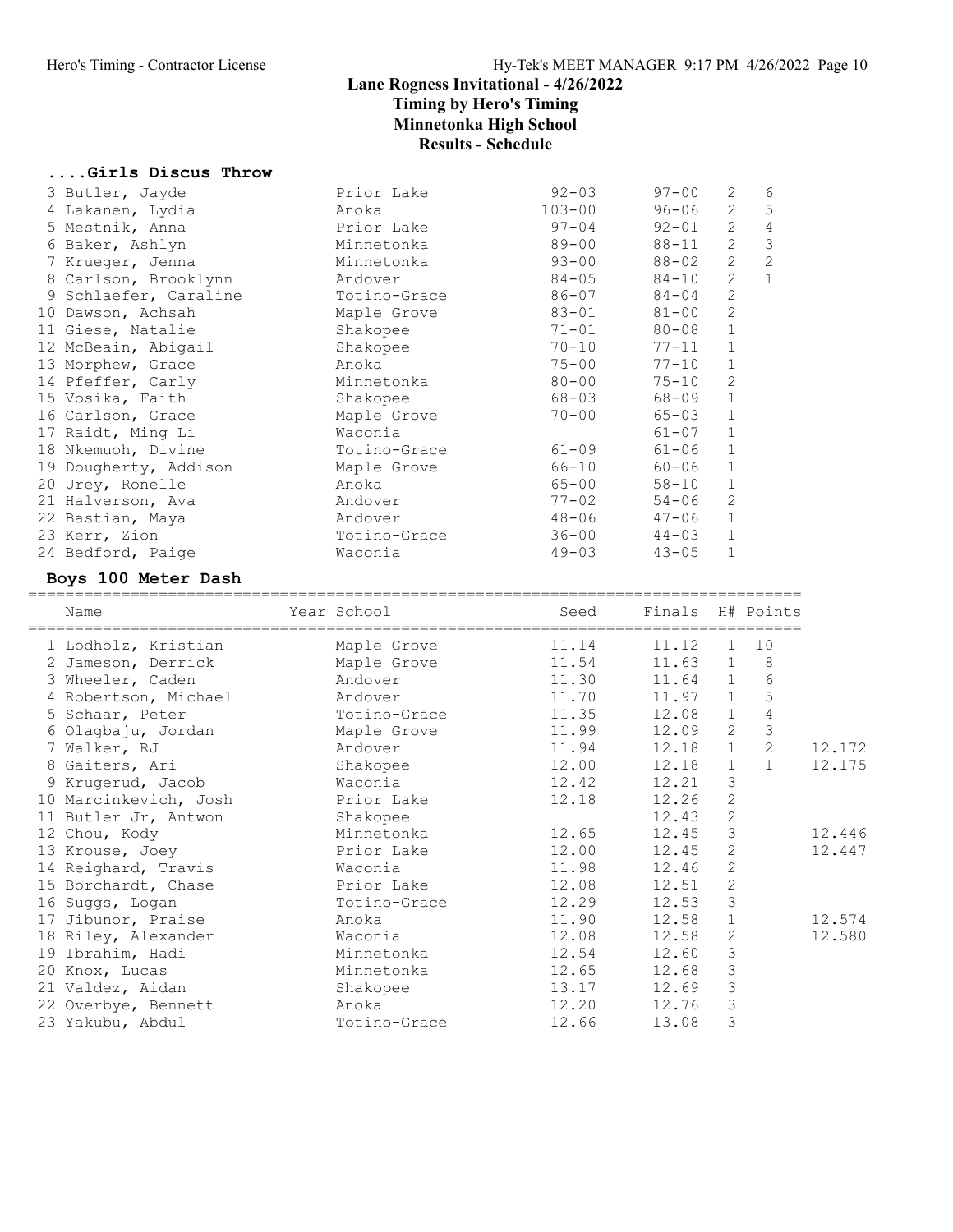#### Boys 200 Meter Dash

| ==============<br>Name |                                       | Year School and the School                                            |                    | Seed Finals H# Points |                         |                |        |
|------------------------|---------------------------------------|-----------------------------------------------------------------------|--------------------|-----------------------|-------------------------|----------------|--------|
|                        |                                       |                                                                       |                    |                       |                         |                |        |
|                        | 1 Lodholz, Kristian Maple Grove 22.24 |                                                                       |                    | $22.57$ 1             |                         | 10             |        |
|                        | 2 Spronk, Grayson and Prior Lake      |                                                                       | 23.42              | 23.01 1               |                         | 8              |        |
|                        | 3 Nyenati, Blake                      | Andover                                                               | 22.94              | 23.27 1               |                         | 6              |        |
|                        | 4 Wheeler, Caden                      | Andover<br>Maple Grove<br>Prior Lake                                  | 23.24<br>22.81     | 23.39 1               |                         | 5              |        |
|                        | 5 Jameson, Derrick                    |                                                                       | 22.81              | 23.63 1               |                         | $\overline{4}$ | 23.622 |
|                        | 6 Mcintosh, Nicholas                  |                                                                       | 23.79              | $23.63$ 1             |                         | 3              | 23.630 |
|                        | 7 Kondor, Karim                       | Anoka                                                                 | 24.22              | 24.17 2               |                         | $\mathbf{2}$   |        |
|                        | 8 Lee, Justice                        | Prior Lake<br>ake<br>shakopee<br>Maple Grove<br>Totino-Grace<br>Shake | 22.86              | 24.18                 | 1                       | $\mathbf{1}$   |        |
|                        | 9 Holte, Ben                          | Shakopee                                                              | 24.36              | 24.51                 | 2                       |                |        |
|                        | 10 Peters, Sam                        |                                                                       | 24.64              | 24.62                 | $\mathbf{2}$            |                |        |
| 11 Lamb, Owen          |                                       | Totino-Grace                                                          | 24.63              | 24.64                 | $\overline{c}$          |                |        |
|                        | 12 Miller, Sir Brody                  |                                                                       |                    | 24.71                 | $\overline{\mathbf{3}}$ |                |        |
|                        | 13 Kalmes, Evan                       | Andover                                                               | 24.36              | 24.86                 | 2                       |                |        |
|                        | 14 Jacobson, Luke                     |                                                                       | Totino-Grace 25.49 | 25.59                 | $\mathcal{E}$           |                |        |
|                        | 15 Mielke, Owen                       | Waconia                                                               | 24.81              | 25.60                 | 2                       |                |        |
|                        | 16 Click, Max                         | Minnetonka<br>Minnetonka                                              | 24.98              | 25.70                 | $\overline{c}$          |                |        |
| 17 Rose, Noah          |                                       |                                                                       | 25.81              | 25.71                 | $\mathbf{3}$            |                |        |
|                        | 18 Vettel, Ashton                     | Waconia                                                               | 25.35              | 25.75 3               |                         |                |        |
|                        | 19 Sidibe-welch, Zachary              | Anoka                                                                 | 25.20              | 25.79 2               |                         |                |        |
|                        | 20 Dubay, Gabe                        | Waconia                                                               | 26.38              | 26.08 3               |                         |                |        |
|                        | 21 Jandro, Nicholas                   | Anoka                                                                 | 25.40              | $26.26$ 3             |                         |                |        |
|                        | 22 Ochalla, Abraham                   | Shakopee                                                              |                    | 26.73 3               |                         |                |        |
|                        | 23 Bright, Colby                      | Totino-Grace                                                          | 26.89              | 27.42 3               |                         |                |        |
|                        | Boys 400 Meter Dash                   |                                                                       |                    |                       |                         |                |        |
| Name                   |                                       | Year School                                                           |                    | Seed Finals H# Points |                         |                |        |
|                        | 1 Harens, Logan                       |                                                                       | 54.00              | 53.06 1 10            |                         |                |        |
|                        | 2 Worlobah, Vanwor                    | Maple Grove<br>Maple Grove                                            | 55.24              | 53.59 1 8             |                         |                |        |
|                        | 3 Ketterling, Caleb Andover           |                                                                       | 54.08              | 53.64 1               |                         | 6              |        |
|                        | 4 McPherson, Tanner Minnetonka        |                                                                       | 57.12              | 54.13 2               |                         | 5              |        |
|                        | 5 Radtke, Thomas                      | Anoka                                                                 | 54.40              | 54.46 1               |                         | $\overline{4}$ |        |
|                        | 6 Velgersdyk, Peter                   | Minnetonka<br>Shakopee                                                | 55.01              | 54.59 1               |                         | $\mathcal{S}$  |        |
|                        | 7 Yuza, Zach                          |                                                                       |                    | 54.81 3               |                         | $\sqrt{2}$     |        |
|                        | 8 McMillan, Sam (Samuel) Minnetonka   |                                                                       | 54.79              | 54.85 1               |                         | $\mathbf{1}$   |        |
|                        | 9 Potvien, Nolan                      | Andover                                                               | 55.41              | $55.65$ 2             |                         |                |        |
|                        | 10 Fournier, Connor                   | Maple Grove                                                           | 54.77              | 55.72                 | $\mathbf{1}$            |                |        |
|                        | 11 Vogt, Justin                       | Waconia                                                               | 57.46              | 56.14 2               |                         |                |        |
|                        | 12 Horejsi, Ryan                      | Prior Lake                                                            | 56.88              | 56.21                 | 2                       |                |        |
|                        | 13 Minakov, Max                       | Andover                                                               | 57.24              | 56.23                 | $\mathbf{2}$            |                |        |
| 14 Lamb, Owen          |                                       | Totino-Grace                                                          | 58.04              | 56.25                 | 3                       |                |        |
|                        | 15 Melby, Logan                       | Waconia                                                               | 57.87              | 56.60                 | $\mathbf{2}$            |                |        |
|                        | 16 Holte, Brock                       | Prior Lake                                                            | 58.41              | 56.90                 | 3                       |                |        |
|                        | 17 Muhamad, Adnan                     | Prior Lake                                                            | 55.22              | 57.34                 | $\mathbf 1$             |                |        |
| 18 Grim, Joe           |                                       | Shakopee                                                              | 58.49              | 57.77                 | 3                       |                | 57.763 |
|                        | 19 Thompson, John                     | Shakopee                                                              | 56.64              | 57.77                 | $\overline{c}$          |                | 57.766 |
|                        | 20 LiaBraaten, Lucas                  | Anoka                                                                 | 56.50              | 58.67                 | $\mathbf{2}$            |                |        |
|                        |                                       |                                                                       | 59.69              | 1:00.98               | 3                       |                |        |
|                        | 21 Luckas, Logan                      | Anoka                                                                 |                    |                       |                         |                |        |
|                        | 22 Fagan, Titus                       | Totino-Grace                                                          | 1:02.67            | 1:03.07               | 3                       |                |        |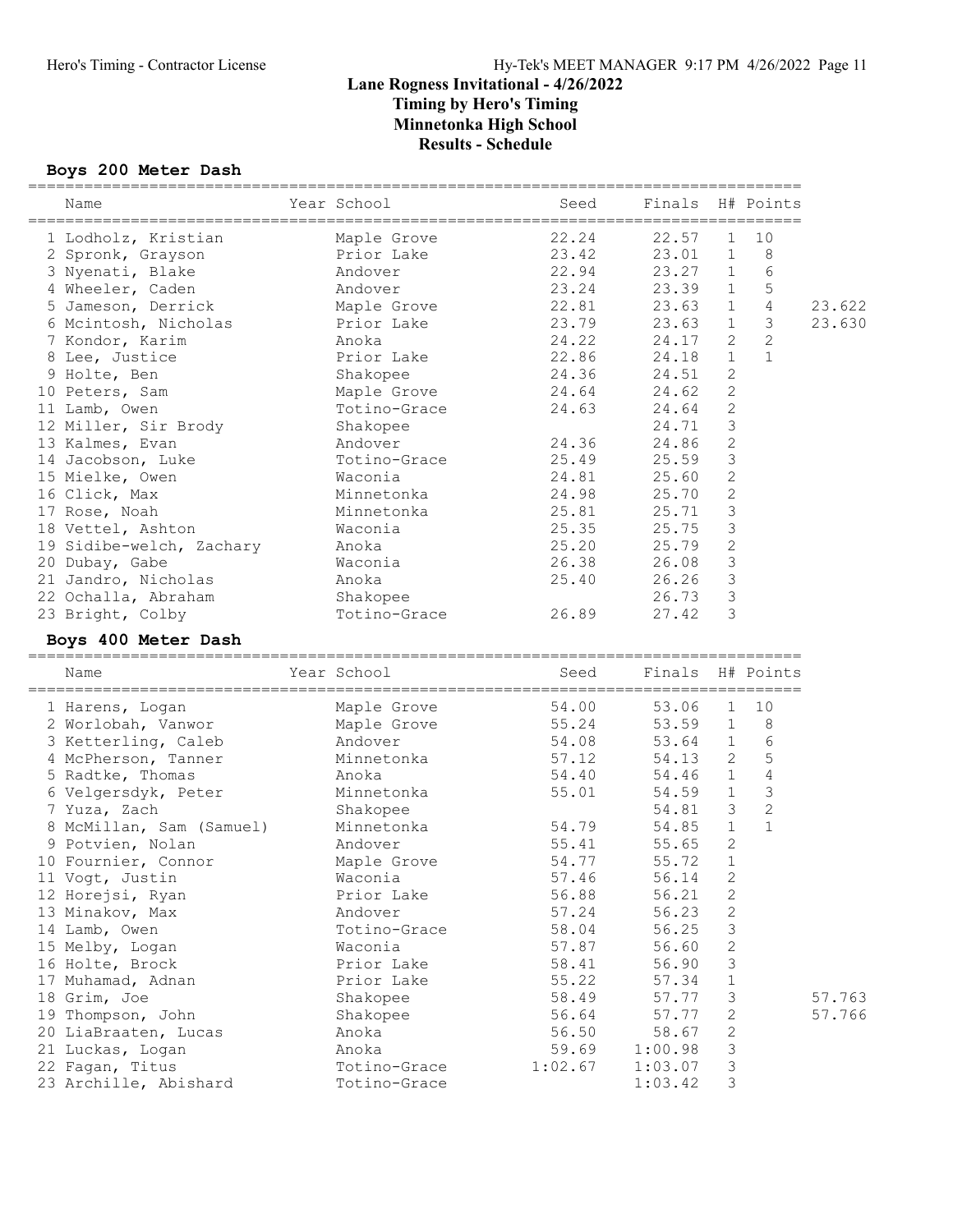#### Boys 800 Meter Run

| Name                                     | Year School               | Seed               | Finals H# Points          | ===========                |                |
|------------------------------------------|---------------------------|--------------------|---------------------------|----------------------------|----------------|
| 1 Heppner, Cameron                       | Andover                   | 1:58.77            | 1:57.40                   | 1                          | 10             |
| 2 Birkmeier, Gabriel                     | Andover                   | 1:55.43            | 1:58.69                   | 1                          | $\,8\,$        |
| 3 Hage, Hootie                           | Prior Lake                | 2:01.08            | 1:59.90                   | $\mathbf{1}$               | $6\,$          |
| 4 Ness, Danny                            | Anoka                     | 2:03.50            | 2:01.01                   | $\mathbf 1$                | 5              |
| 5 Fries, Ryan                            | Minnetonka                |                    | 2:01.48                   | $\mathbf{2}$               | $\overline{4}$ |
| 6 Wong, Addison                          | Maple Grove               | 2:05.00            | 2:02.42                   | $\mathbf 1$                | $\mathcal{S}$  |
| 7 Rud, Mark                              | Waconia                   | 1:59.69            | 2:05.35                   | $\mathbf{1}$               | $\overline{c}$ |
| 8 Downin, Jackson                        | Minnetonka                |                    | 2:06.41                   | 2                          | $\mathbf{1}$   |
| 9 St Peter, Nick (Nicholas               | Maple Grove               | 2:04.00            | 2:06.52                   | $\mathbf 1$                |                |
| 10 Yuza, Zach                            | Shakopee                  | 2:03.48            | 2:07.58                   | $1\,$                      |                |
| 11 Fellner, Sam (Samuel)                 | Minnetonka                | 2:09.19            | 2:08.83                   | $\mathbf{2}$               |                |
| 12 Fernandez, Lucas                      | Anoka                     | 2:09.10            | 2:09.52                   | $\mathbf{2}$               |                |
| 13 Lage, Ian                             | Waconia                   | 2:08.99            | 2:10.39                   | $\mathbf 1$                |                |
| 14 Johnson, Zachary                      | Prior Lake                | 2:08.94            | 2:10.62                   | 1                          |                |
| 15 Koland, Parker                        | Maple Grove               | 2:08.37            | 2:11.07                   | 1                          |                |
| 16 Bierbaum, Jack                        | Totino-Grace              | 2:15.00            | 2:11.45                   | $\overline{c}$             |                |
| 17 Skarphol, Anders                      | Anoka                     | 2:15.00            | 2:15.76                   | $\mathbf{2}$               |                |
| 18 Jacobsen, Matthew                     | Totino-Grace              | 2:19.69            | 2:15.89                   | $\mathbf{2}$               |                |
| 19 Hokanson, Colin                       | Shakopee                  |                    | 2:20.50                   | $\mathbf{2}$               |                |
| 20 Sears, Ledger                         | Prior Lake                | 2:22.34            | 2:23.61                   | $\mathbf{2}$               |                |
| 21 Gilkison, Riley                       | Shakopee                  | 2:17.98            | 2:24.68                   | $\mathbf{2}$               |                |
| 22 Seal, Ryan                            | Totino-Grace              | 2:48.35            | 2:39.25                   | 2                          |                |
| Boys 1600 Meter Run                      |                           |                    |                           |                            |                |
| Name                                     | Year School               | Seed               | Finals                    | Points                     |                |
| 1 St Peter, Nick (Nicholas               | Maple Grove               | 4:38.00            | 4:29.12                   | 10                         |                |
| 2 Westerlund, Max                        | Minnetonka                | 4:39.58            | 4:29.23                   | 8                          |                |
| 3 Becker, Nicholas                       | Anoka                     | 4:46.00            | 4:40.19                   | 6                          |                |
| 4 Vos, Andrew                            | Minnetonka                | 4:40.76            | 4:40.66                   | $\mathsf S$                |                |
| 5 Lindgren, Matthew                      | Totino-Grace              | 4:33.33            | 4:41.34                   | $\overline{4}$             |                |
| 6 Nosko, Tyler                           | Anoka                     |                    |                           |                            |                |
| 7 Thomas, James                          |                           |                    |                           |                            |                |
|                                          |                           | 4:44.00            | 4:41.36                   | $\mathfrak{Z}$             |                |
|                                          | Minnetonka                | 4:44.30            | 4:41.44                   | $\sqrt{2}$<br>$\mathbf{1}$ |                |
| 8 Balvance, Tyler                        | Shakopee                  |                    | 4:52.49                   |                            |                |
| 9 Isaak, Nathan                          | Maple Grove               | 5:04.00            | 4:53.91                   |                            |                |
| 10 LiaBraaten, Lucas                     | Anoka                     | 4:45.00            | 4:57.78                   |                            |                |
| 11 Froats, Quinn                         | Shakopee                  | 5:14.18            | 4:58.71                   |                            |                |
| 12 Donner, Nick                          | Andover                   | 5:11.77            | 5:05.63                   |                            |                |
| 13 Becker, Ryan                          | Shakopee                  |                    | 5:05.85                   |                            |                |
| 14 Femrite, Ben                          | Maple Grove<br>Prior Lake | 5:10.00<br>5:31.81 | 5:09.54<br>5:24.48        |                            |                |
| 15 Cole, Joshua                          | Andover                   | 5:40.88            | 5:31.62                   |                            |                |
| 16 Stevens, Carter                       |                           |                    | 5:31.72                   |                            |                |
| 17 Postle, Zachary                       | Prior Lake<br>Prior Lake  | 6:03.10            | 5:32.70                   |                            |                |
| 18 Piper, James                          | Totino-Grace              | 5:27.40<br>5:29.13 | 5:37.51                   |                            |                |
| 19 Embacher, Zach<br>Boys 3200 Meter Run |                           |                    |                           |                            |                |
|                                          |                           |                    |                           |                            |                |
| Name<br>1 Becker, Nicholas               | Year School<br>Anoka      | Seed<br>10:31.35   | Finals Points<br>10:09.75 | 10                         |                |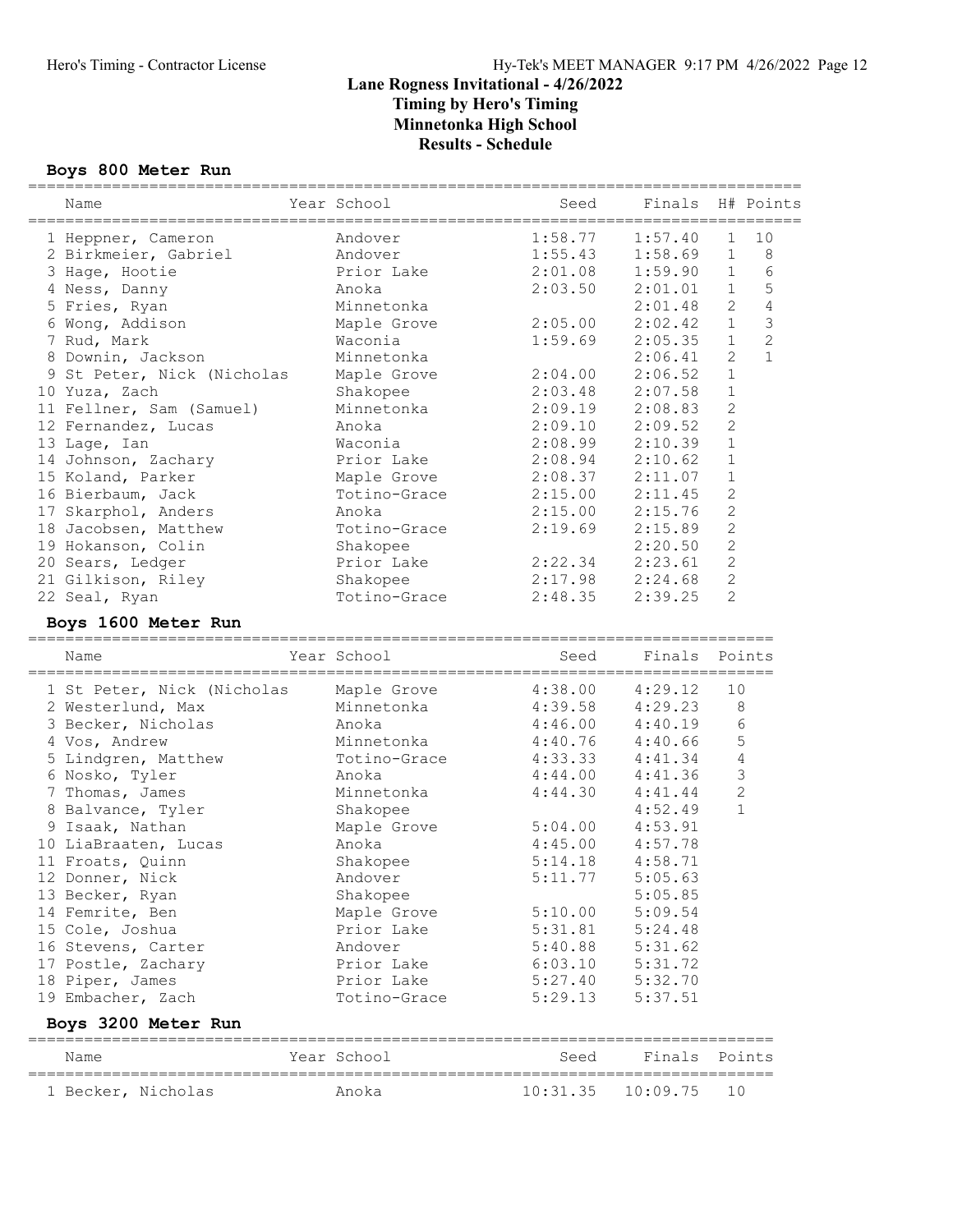#### ....Boys 3200 Meter Run

| 2 McKeefry, Aidan     | Andover      | 10:37.84 | 10:14.97 | 8 |
|-----------------------|--------------|----------|----------|---|
| 3 Brandt, Nathaniel   | Minnetonka   | 10:36.58 | 10:28.14 | 6 |
| 4 Messner, Kyle       | Shakopee     |          | 10:31.85 | 5 |
| 5 Meyer, Isaac        | Totino-Grace | 11:07.00 | 10:32.78 | 4 |
| 6 Stuwe, Owen         | Shakopee     | 10:30.23 | 10:37.13 | 3 |
| 7 Burger, Braden      | Shakopee     |          | 10:39.65 | 2 |
| 8 Bursey, Grant       | Anoka        | 10:59.46 | 10:42.16 | 1 |
| 9 Ringsmuth, Joshua   | Maple Grove  | 11:05.00 | 10:42.17 |   |
| 10 Horvick, Joseph    | Minnetonka   | 11:08.82 | 10:43.19 |   |
| 11 Wilde, PJ (Paul)   | Maple Grove  | 11:05.00 | 10:43.49 |   |
| 12 Chose, William     | Minnetonka   |          | 10:43.60 |   |
| 13 Simmonds, Thomas   | Prior Lake   | 10:37.83 | 10:43.64 |   |
| 14 Glaser, Ryan       | Waconia      | 10:54.42 | 10:43.72 |   |
| 15 Picconatto, Thomas | Maple Grove  | 11:06.00 | 10:48.29 |   |
| 16 Larson, Dustin     | Anoka        | 11:30.00 | 11:07.25 |   |
| 17 Dokken, Jackson    | Andover      | 11:05.41 | 11:11.83 |   |
| 18 Davidson, Dylan    | Andover      | 11:15.24 | 11:53.08 |   |
|                       |              |          |          |   |

#### Boys 110 Meter Hurdles

| Name                    | Year School  | Seed  | Finals H# Points |                |                |
|-------------------------|--------------|-------|------------------|----------------|----------------|
| 1 Nyenati, Blake        | Andover      | 14.72 | 14.71            | $\mathbf{1}$   | 10             |
| 2 Herbert, Jake (Jacob) | Minnetonka   | 15.49 | 15.97            | $\mathbf{1}$   | 8              |
| 3 Giddings, Gus         | Andover      | 15.52 | 16.05            | $\mathbf{1}$   | 6              |
| 4 Miller, Vincenzo      | Shakopee     | 16.57 | 16.44            | $\mathbf{1}$   | 5              |
| 5 Small, Riley          | Andover      | 17.10 | 17.81            | $\mathbf{1}$   | 4              |
| 6 Bottema, Ryan         | Maple Grove  | 17.03 | 17.81            | $\mathbf{1}$   | 3              |
| 7 Allred, David         | Minnetonka   | 17.82 | 17.83            | 2              | $\overline{2}$ |
| 8 Cataldo, Benjamin     | Maple Grove  | 16.65 | 17.89            | $\mathbf 1$    | $\mathbf{1}$   |
| 9 Ibekwe, Afanna        | Anoka        | 18.20 | 18.07            | $\overline{2}$ |                |
| 10 Markley, Joel        | Minnetonka   | 17.64 | 18.68            | 2              |                |
| 11 Anderson, Ryan       | Prior Lake   | 18.29 | 18.96            | 2              |                |
| 12 Kryzer, Cody         | Maple Grove  | 18.80 | 19.00            | $\overline{2}$ |                |
| 13 Criswell, Curtis     | Totino-Grace | 19.51 | 19.65            | 2              |                |
| 14 Muhamad, Adnan       | Prior Lake   | 16.60 | 19.95            | $\mathbf 1$    |                |
| 15 Thomas, Alan         | Shakopee     | 22.52 | 20.38            | 3              |                |
| 16 Borchers, Trey       | Anoka        | 19.20 | 20.53            | 2              |                |
| 17 Rothrum, Wyatt       | Anoka        | 20.20 | 21.23            | 3              |                |
| 18 Rothmeyer, Kyle      | Prior Lake   | 21.92 | 21.83            | 3              |                |
| 19 Courts, Devin        | Shakopee     | 19.62 | 22.37            | 2              |                |
| 20 Kimber, Rashaad      | Totino-Grace |       | 22.55            | 3              |                |

#### Boys 300 Meter Hurdles

| Name                | Year School | Seed  | Finals H# Points |               |                |
|---------------------|-------------|-------|------------------|---------------|----------------|
| 1 Giddings, Gus     | Andover     | 40.22 | 41.99            |               | - 1 N          |
| 2 Allred, David     | Minnetonka  | 43.72 | 42.68            |               | -8             |
| 3 Kondor, Karim     | Anoka       | 43.10 | 42.71            |               | 6              |
| 4 Miller, Vincenzo  | Shakopee    | 43.34 | 43.23            |               | .5             |
| 5 Mckowen, Ian      | Prior Lake  | 44.78 | 43.39            | $\mathcal{L}$ | $\overline{4}$ |
| 6 Bottema, Ryan     | Maple Grove | 44.15 | 44.10            |               |                |
| 7 Audette, Benjamin | Andover     | 44.84 | 44.55            | っ             |                |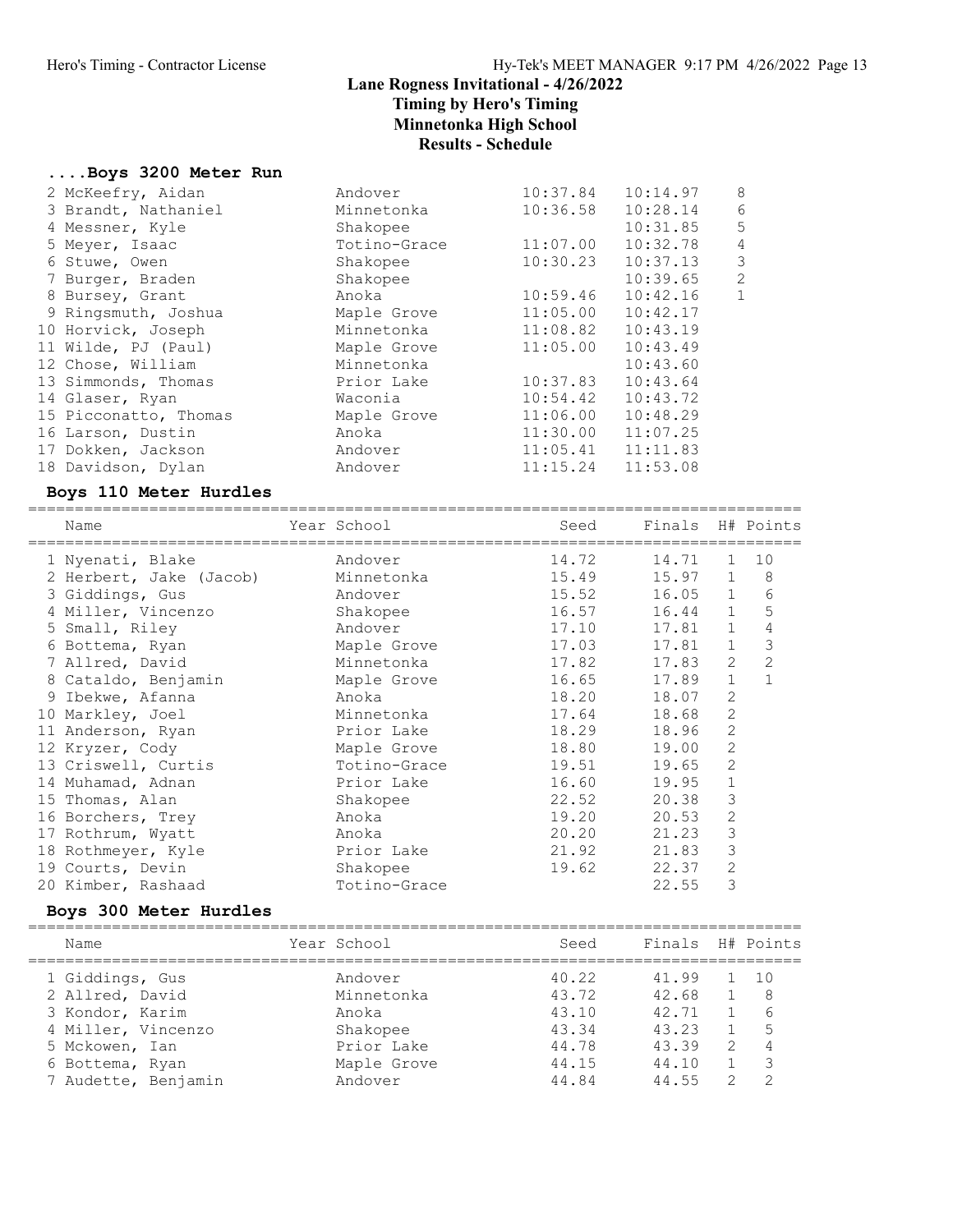#### Results - Schedule

#### ....Boys 300 Meter Hurdles

| Waconia      | 43.49 | 44.67 |              | 1 |
|--------------|-------|-------|--------------|---|
| Minnetonka   | 45.15 | 45.35 | 2            |   |
| Prior Lake   | 44.03 | 45.44 | $\mathbf{1}$ |   |
| Maple Grove  | 44.44 | 45.72 | 1            |   |
| Totino-Grace | 46.81 | 45.84 | 2            |   |
| Shakopee     | 45.87 | 45.91 | 2            |   |
| Minnetonka   | 45.86 | 46.00 | 2            |   |
| Maple Grove  | 46.44 | 46.98 | 2            |   |
| Totino-Grace | 49.09 | 47.97 | 3            |   |
| Anoka        | 45.70 | 48.13 | 2            |   |
| Prior Lake   | 50.47 | 48.32 | 3            |   |
| Andover      | 49.01 | 48.46 | 3            |   |
| Anoka        | 47.30 | 50.21 | 3            |   |
| Shakopee     | 50.29 | 51.09 | 3            |   |
|              |       |       |              |   |

#### Boys 4x100 Meter Relay

================================================================================

| School                      | Seed                    | Finals Points |    |        |
|-----------------------------|-------------------------|---------------|----|--------|
| 1 Maple Grove 'A'           | 46.64                   | 43.61         | 10 |        |
| 1) Vayee, Micha             | 2) Olagbaju, Jordan     |               |    |        |
| 3) Jameson, Derrick         | 4) Lodholz, Kristian    |               |    |        |
| 2 Minnetonka 'A'            | 44.51                   | 44.33         | 8  |        |
| 1) Herbert, Jake (Jacob)    | 2) Williams, Tobias     |               |    |        |
| 3) Hairston, Will (William) | 4) Guion, Cosmo         |               |    |        |
| 3 Andover 'A'               | 45.44                   | 44.62         | 6  |        |
| 1) Robertson, Michael       | 2) Eyafe, Oberhiri      |               |    |        |
| 3) Kalmes, Evan             | 4) Walker, RJ           |               |    |        |
| 4 Anoka 'A'                 | 46.20                   | 46.91         | 5  |        |
| 1) Jibunor, Praise          | 2) Kondor, Karim        |               |    |        |
| 3) Sherer, Colton           | 4) Ibekwe, Afanna       |               |    |        |
| 5 Prior Lake 'A'            | 45.34                   | 47.17         | 4  |        |
| 1) Gegenheimer, Aidan       | 2) McGowan, Aidan       |               |    |        |
| 3) Johnson, Javin           | 4) Macqillivray, Hunter |               |    |        |
| 6 Totino-Grace 'A'          | 51.02 50.79             |               | 3  |        |
| 1) Berg, Syl                | 2) Doe, Jadon           |               |    |        |
| 3) Obinwa, Chino            | 4) Nguyen, Tim          |               |    |        |
| -- Waconia 'A'              | 45.25                   | DNF           |    |        |
| 1) Reighard, Travis         | 2) Rieckhoff, Mitchell  |               |    |        |
| 3) Riley, Alexander         | 4) Allyn, Josiah        |               |    |        |
| -- Shakopee 'A'             | 44.44                   | DO            |    | Zone 2 |
| 1) Butler Jr, Antwon        | 2) Gaiters, Ari         |               |    |        |
| 3) Holte, Ben               | 4) Miller, Vincenzo     |               |    |        |

#### Boys 4x200 Meter Relay

================================================================================ School School Seed Finals Points ================================================================================ 1 Prior Lake 'A' 1:32.45 1:31.28 10 1) Mcintosh, Nicholas 2) Lee, Justice 3) Horejsi, Ryan 1988 (4) Spronk, Grayson 2 Andover 'A' 1:32.80 1:31.80 8 1) Nyenati, Blake 2) Eyafe, Oberhiri 3) Audette, Benjamin (4) Wheeler, Caden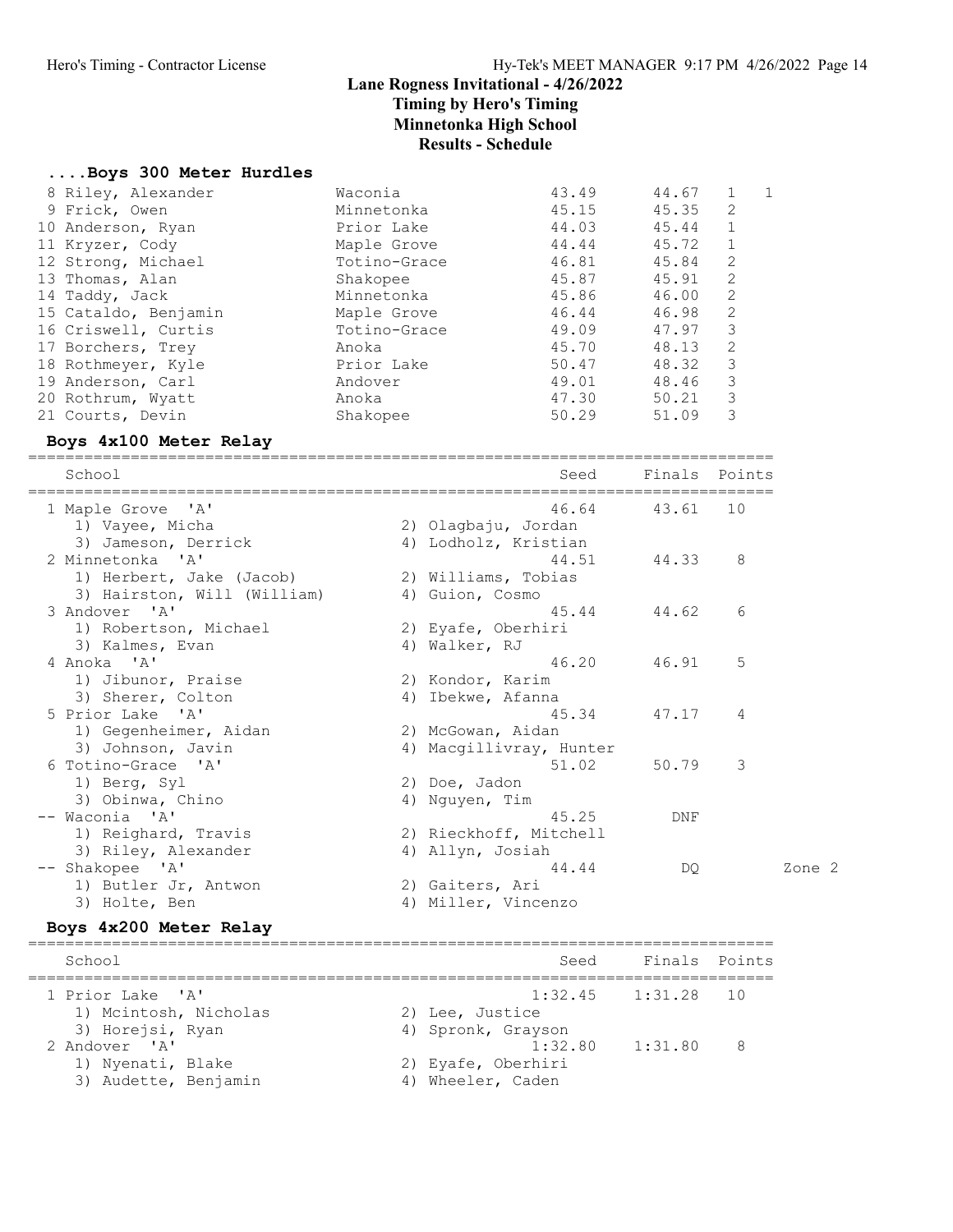# Lane Rogness Invitational - 4/26/2022

# Timing by Hero's Timing

Minnetonka High School

## Results - Schedule

| Boys 4x200 Meter Relay    |  |  |
|---------------------------|--|--|
| $3$ Minnatonka $1\lambda$ |  |  |

| 3 Minnetonka 'A'            |                        | $1:37.69$ $1:33.18$ | 6              |
|-----------------------------|------------------------|---------------------|----------------|
| 1) Flesche, Jordan          | 2) Guion, Cosmo        |                     |                |
| 3) Hairston, Will (William) | 4) Williams, Tobias    |                     |                |
| 4 Waconia 'A'               | $1:35.11$ $1:37.43$    |                     | -5             |
| 1) Allyn, Josiah            | 2) Rieckhoff, Mitchell |                     |                |
| 3) Vettel, Ashton           | 4) Krugerud, Jacob     |                     |                |
| 5 Maple Grove 'A'           | $1:39.70$ $1:38.08$    |                     | $\overline{4}$ |
| 1) Vayee, Micha             | 2) Jou, Alan           |                     |                |
| 3) Guadagno, Vincent        | 4) Peters, Sam         |                     |                |
| 6 Anoka 'A'                 | $1:49.20$ $1:41.22$    |                     | 3              |
| 1) Sidibe-welch, Zachary    | 2) Jandro, Nicholas    |                     |                |
| 3) Zeon, Nathaniel          | 4) Overbye, Bennett    |                     |                |
| 7 Totino-Grace 'A'          | $1:46.22$ $1:46.85$    |                     | 2              |
| 1) Nguyen, Tim              | 2) Piekarski, Caleb    |                     |                |
| 3) Jacobson, Luke           | 4) Schmidt, Isaac      |                     |                |
|                             |                        |                     |                |

### Boys 4x400 Meter Relay Mixed Scorin

| School<br>Seed                                                                                                    |                                                                | Finals Points                                 |
|-------------------------------------------------------------------------------------------------------------------|----------------------------------------------------------------|-----------------------------------------------|
| 1 Minnetonka 'A'<br>2 Totino-Grace 'A'<br>3 Prior Lake 'A'<br>4 Waconia 'A'<br>5 Andover 'A'<br>6 Maple Grove 'A' | 3:51.54<br>3:57.60<br>3:58.27<br>4:02.26<br>4:10.18<br>4:14.21 | 5<br>4<br>3<br>2.50<br>$\overline{2}$<br>1.50 |
| 7 Shakopee 'A'                                                                                                    | 4:17.90                                                        |                                               |

# Boys 4x400 Meter Relay

| School                    | Seed                       | Finals Points |               |
|---------------------------|----------------------------|---------------|---------------|
| 1 Anoka 'A'               | 3:34.00                    | 3:36.23       | 10            |
| 1) Radtke, Thomas         | 2) Fernandez, Lucas        |               |               |
| 3) Nosko, Tyler           | 4) Ness, Danny             |               |               |
| 2 Maple Grove 'A'         | 4:15.00                    | 3:40.57       | 8             |
| 1) Fournier, Connor       | 2) Harens, Logan           |               |               |
| 3) Burshem, Owen          | 4) Worlobah, Vanwor        |               |               |
| 3 Prior Lake 'A'          | 3:37.22                    | 3:43.51       | 6             |
| 1) Lee, Justice           | 2) Mcintosh, Nicholas      |               |               |
| 3) Mckowen, Ian           | 4) Spronk, Grayson         |               |               |
| 4 Andover 'A'             | $3:38.24$ $3:45.31$        |               | 5             |
| 1) Kalmes, Evan           | 2) Eyafe, Oberhiri         |               |               |
| 3) Walker, RJ             | 4) Ketterling, Caleb       |               |               |
| 5 Minnetonka 'A'          | $3:40.67$ $3:46.71$        |               | 4             |
| 1) Velgersdyk, Peter      | 2) Fortner, Jack (Jackson) |               |               |
| 3) McMillan, Sam (Samuel) | 4) Rooney, Noah            |               |               |
| 6 Shakopee 'A'            | $3:46.14$ $3:48.46$        |               | 3             |
| 1) St. Martin, Carter     | 2) Blenkush, Mitchell      |               |               |
| 3) Balvance, Tyler        | 4) Piotraschke, Ryan       |               |               |
| 7 Waconia 'A'             | 3:39.59                    | 4:00.31       | $\mathcal{L}$ |
| 1) Voqt, Justin           | 2) Melby, Logan            |               |               |
| 3) Behrens, Mason         | 4) Lage, Ian               |               |               |
| 8 Totino-Grace 'A'        | $3:58.65$ $4:12.68$        |               | 1             |
|                           |                            |               |               |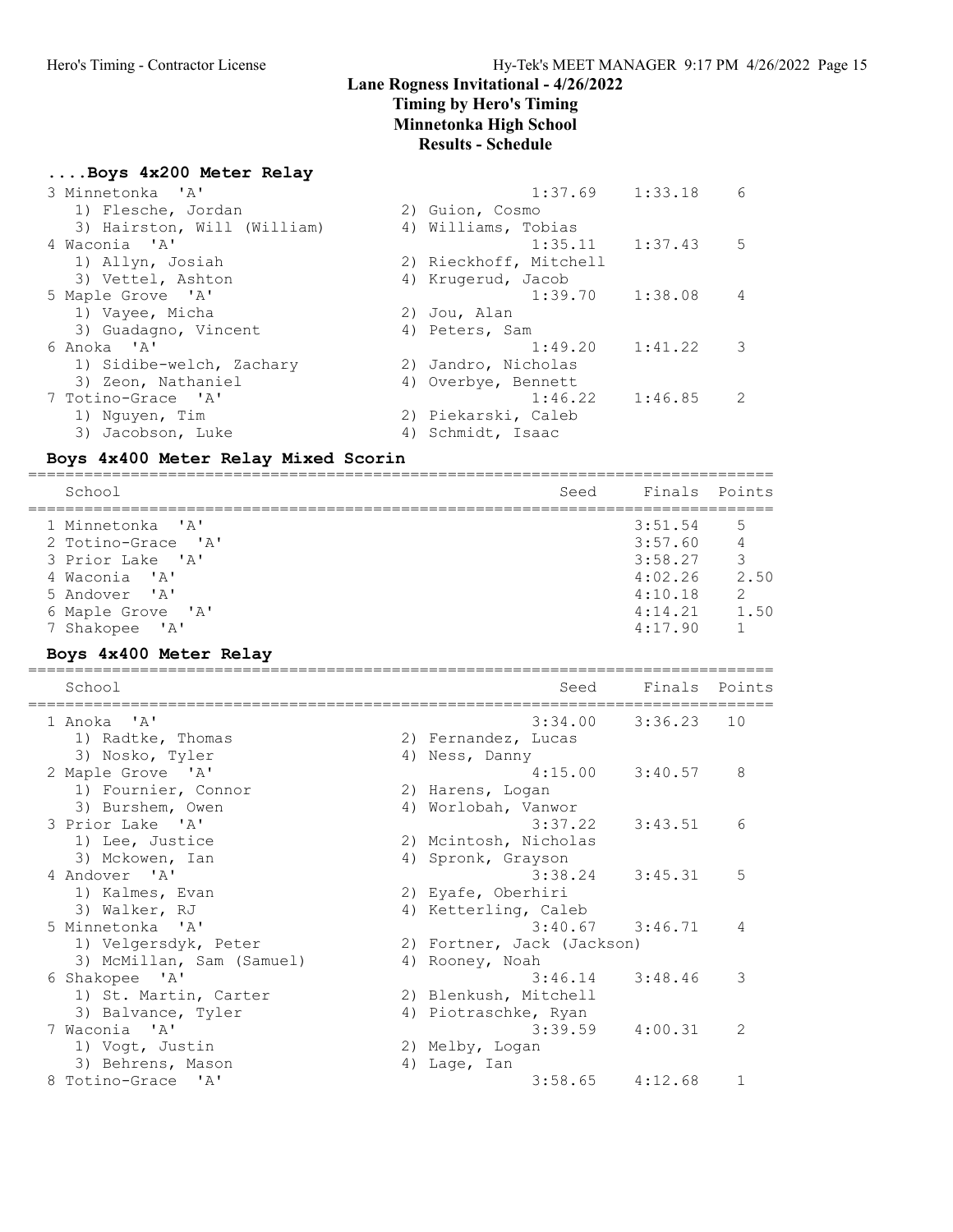#### ....Boys 4x400 Meter Relay

- 
- 1) Lindgren, Matthew 2) Archille, Abishard 3) Criswell, Curtis
	-

#### Boys 4x800 Meter Relay

| School                          | Finals Points<br>Seed                      |
|---------------------------------|--------------------------------------------|
| 1 Minnetonka 'A'                | $8:28.04$ $8:19.67$<br>10                  |
| 1) Gilles, Nicholas             | 2) Stefonowicz, Sam (Samuel)               |
| 3) Chalmers, Aiden              | 4) McPherson, Tanner                       |
| 2 Anoka 'A'                     | $8:25.00$ $8:19.74$<br>8                   |
| 1) LiaBraaten, Lucas            | 2) Fernandez, Lucas                        |
| 3) Ness, Danny<br>3 Waconia 'A' | 4) Nosko, Tyler<br>8:51.16<br>8:44.36<br>6 |
| 1) Rud, Mark                    | 2) Ulrich, Jack                            |
| 3) Glaser, Ryan                 | 4) Behrens, Mason                          |
| 4 Maple Grove 'A'               | 5<br>9:01.95<br>8:40.00                    |
| 1) Koland, Parker               | 2) Wong, Addison                           |
| 3) Femrite, Ben                 | 4) Saladin, Reese                          |
| 5 Andover 'A'                   | 9:16.29<br>10:02.24<br>4                   |
| 1) Dockter, Kole                | 2) Jendro, Jack                            |
| 3) Downs, John                  | 4) Widmark, Lukas                          |
| 6 Prior Lake 'A'                | 3<br>9:20.13<br>9:23.47                    |
| 1) Crosby, Luke                 | 2) Guth, Peyton                            |
| 3) Johnson, Anders              | 4) Mahowald, Matt                          |
| 7 Shakopee 'A'                  | $\mathcal{L}$<br>9:09.98<br>9:23.79        |
| 1) Gilkison, Riley              | 2) Gilkison, Peyton                        |
| 3) Raboin, Easton               | 4) Hanson, Jakob                           |
| 8 Totino-Grace 'A'              | 9:26.90<br>9:24.40<br>1                    |
| 1) Bierbaum, Jack               | 2) Case, Xavier                            |
| 3) Meyer, Isaac                 | 4) Vance, Landon                           |

#### Boys 1600 Sprint Medley Mixed Scorin

| School            | Seed | Finals Points |               |
|-------------------|------|---------------|---------------|
| 1 Waconia 'A'     |      | 4:17.66       | .5            |
| 2 Minnetonka 'A'  |      | 4:26.05       | 4             |
| 3 Andover 'A'     |      | 4:27.57       | 3             |
| 4 Maple Grove 'A' |      | 4:29.10       | 2.50          |
| 5 Prior Lake 'A'  |      | 4:35.82       | $\mathcal{L}$ |
| 6 Shakopee 'A'    |      | 4:35.84       | 1.50          |
| 7 Anoka 'A'       |      | 4:51.77       |               |
|                   |      |               |               |

#### Boys High Jump

| Name                    | Year School  | Seed        | Finals      | Points |
|-------------------------|--------------|-------------|-------------|--------|
| 1 Binstock, Matthew     | Andover      | $5 - 10.00$ | $6 - 00.00$ | 1 O    |
| 2 Lee, Ahjany           | Totino-Grace | $5 - 04.00$ | $5 - 10.00$ | 8      |
| 3 Ossei, Tyrese         | Prior Lake   | $5 - 10.75$ | $5 - 10.00$ | 6      |
| 4 Herbert, Jake (Jacob) | Minnetonka   | $6 - 02.00$ | $5 - 08.00$ | 5      |
| 5 Holte, Ben            | Shakopee     | $5 - 10.00$ | $5 - 08.00$ | 4      |
| 6 Nyamari, Japheth      | Anoka        | $5 - 08.00$ | $5 - 06.00$ | 2.50   |
|                         |              |             |             |        |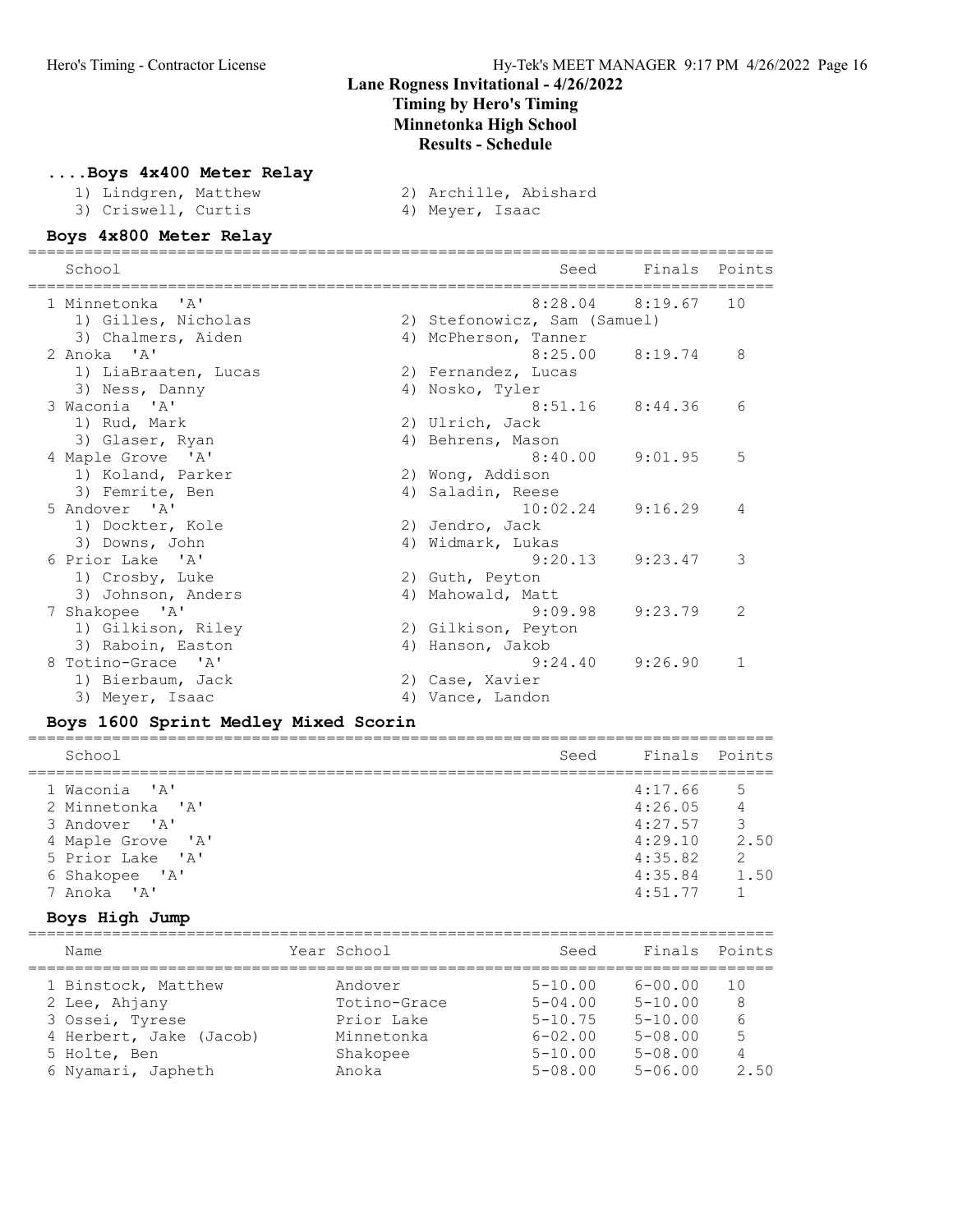### ....Boys High Jump

| 6 Hammerstrom, Drew      | Prior Lake  | $5 - 06.00$ | $5 - 06.00$ | 2.50 |
|--------------------------|-------------|-------------|-------------|------|
| 8 Turner, Cinque         | Maple Grove | $5 - 10.00$ | $5 - 06.00$ |      |
| 9 Marquardt, Jack (John) | Minnetonka  | $5 - 10.00$ | $5 - 06.00$ |      |
| 10 Giblin, Ryan          | Shakopee    |             | $5 - 06.00$ |      |
| 11 Ochalla, Abraham      | Shakopee    | $5 - 06.00$ | $5 - 04.00$ |      |
| 11 Begalle, Austin       | Andover     | $5 - 08.00$ | $5 - 04.00$ |      |
| 13 Kryzer, Cody          | Maple Grove | $5 - 04.00$ | $5 - 02.00$ |      |
| -- Holte, Brock          | Prior Lake  | $5 - 08.00$ | ΝH          |      |
| -- Reitmeier, Mason      | Maple Grove | $5 - 00.00$ | ΝH          |      |
| -- Attama, Chidubem      | Anoka       |             | ΝH          |      |
| -- Mielke, Owen          | Waconia     | $5 - 10.00$ | ΝH          |      |
| -- Remick, Henry         | Minnetonka  | $5 - 08.00$ | ΝH          |      |
| -- Rieckhoff, Mitchell   | Waconia     | $6 - 00.00$ | ΝH          |      |
|                          |             |             |             |      |

#### Boys Pole Vault

================================================================================

| Name                        | Year School  | Seed         | Finals                    | Points     |
|-----------------------------|--------------|--------------|---------------------------|------------|
| 1 Reighard, Travis          | Waconia      | $14 - 11.25$ | $13 - 06.00$              | 10         |
| 2 Linde, Ben                | Andover      | $11 - 06.00$ | $13 - 00.00$              | 8          |
| 3 Graske, Joshua            | Anoka        |              | $12 - 06.00$ $12 - 06.00$ | 6          |
| 4 Takkunen, Calvin          | Anoka        | $12 - 00.00$ | $12 - 00.00$              | 5          |
| 5 Ream, Joseph              | Maple Grove  |              | $11 - 00.00$ $11 - 06.00$ | $\sqrt{4}$ |
| 6 Casey, Ryan               | Prior Lake   | $11 - 00.00$ | $10 - 06.00$              | 3          |
| 7 Maher, Michael            | Anoka        | $10 - 06.00$ | $10 - 06.00$              | 0.75       |
| 7 Kiel, Logan               | Waconia      | $10 - 06.00$ | $10 - 06.00$              | 0.75       |
| 7 White, Henry              | Maple Grove  | $10 - 06.00$ | $10 - 06.00$              | 0.75       |
| 7 Lien, Tyler               | Minnetonka   | $12 - 06.00$ | $10 - 06.00$              | 0.75       |
| 11 Baptiste, Derek          | Prior Lake   | $11 - 06.00$ | $10 - 00.00$              |            |
| 12 Giblin, Ryan             | Shakopee     | $10 - 00.00$ | $9 - 06.00$               |            |
| 13 Piotraschke, Ryan        | Shakopee     | $9 - 06.00$  | $9 - 06.00$               |            |
| 14 Baas, Gavin              | Prior Lake   | $10 - 06.00$ | $9 - 06.00$               |            |
| 15 Marquardt, Jack (John)   | Minnetonka   | $9 - 00.00$  | $9 - 00.00$               |            |
| 16 Froslee, Jackson         | Andover      | $9 - 00.00$  | $9 - 00.00$               |            |
| 17 Bueckers, Aries          | Maple Grove  | $10 - 00.00$ | $9 - 00.00$               |            |
| 18 Borg, Noah               | Andover      | $8 - 06.00$  | $9 - 00.00$               |            |
| 19 Eisenmann, Zach (Zachary | Minnetonka   | 8-06.00      | $8 - 00.00$               |            |
| 20 Carlson, Andrew          | Shakopee     | $7 - 00.00$  | $7 - 06.00$               |            |
| -- Case, Xavier             | Totino-Grace |              | ΝH                        |            |

### Boys Long Jump

| Name                       | Year School  | Seed            | Finals       | Points        |
|----------------------------|--------------|-----------------|--------------|---------------|
| 1 Poey, Lucas              | Minnetonka   | $20 - 06.75$    | $21 - 11.50$ | 10            |
| 2 Nyenati, Blake           | Andover      | $20 - 09.00$    | $21 - 06.00$ | 8             |
| 3 Hairston, Will (William) | Minnetonka   | $19 - 08.00$    | $20 - 09.75$ | 6             |
| 4 Herbert, Jake (Jacob)    | Minnetonka   | $21 - 00.25$    | $20 - 00.25$ | 5             |
| 5 Meyer, Logan             | Prior Lake   | $18 - 10.50$    | $19 - 06.75$ | 4             |
| 6 Sherer, Colton           | Anoka        | $19 - 00.00$    | $19 - 06.50$ | 3             |
| 7 Kalmes, Evan             | Andover      | $20 - 03.00$    | $19 - 06.00$ | $\mathcal{L}$ |
| 8 Schaar, Peter            | Totino-Grace | $20 - 0.5$ , 00 | $19 - 01.50$ |               |
| 9 Fier, Jacob              | Prior Lake   | $19 - 04.50$    | $19 - 01.25$ |               |
| 10 Linde, Ben              | Andover      | $19 - 01.00$    | $18 - 10.00$ |               |
|                            |              |                 |              |               |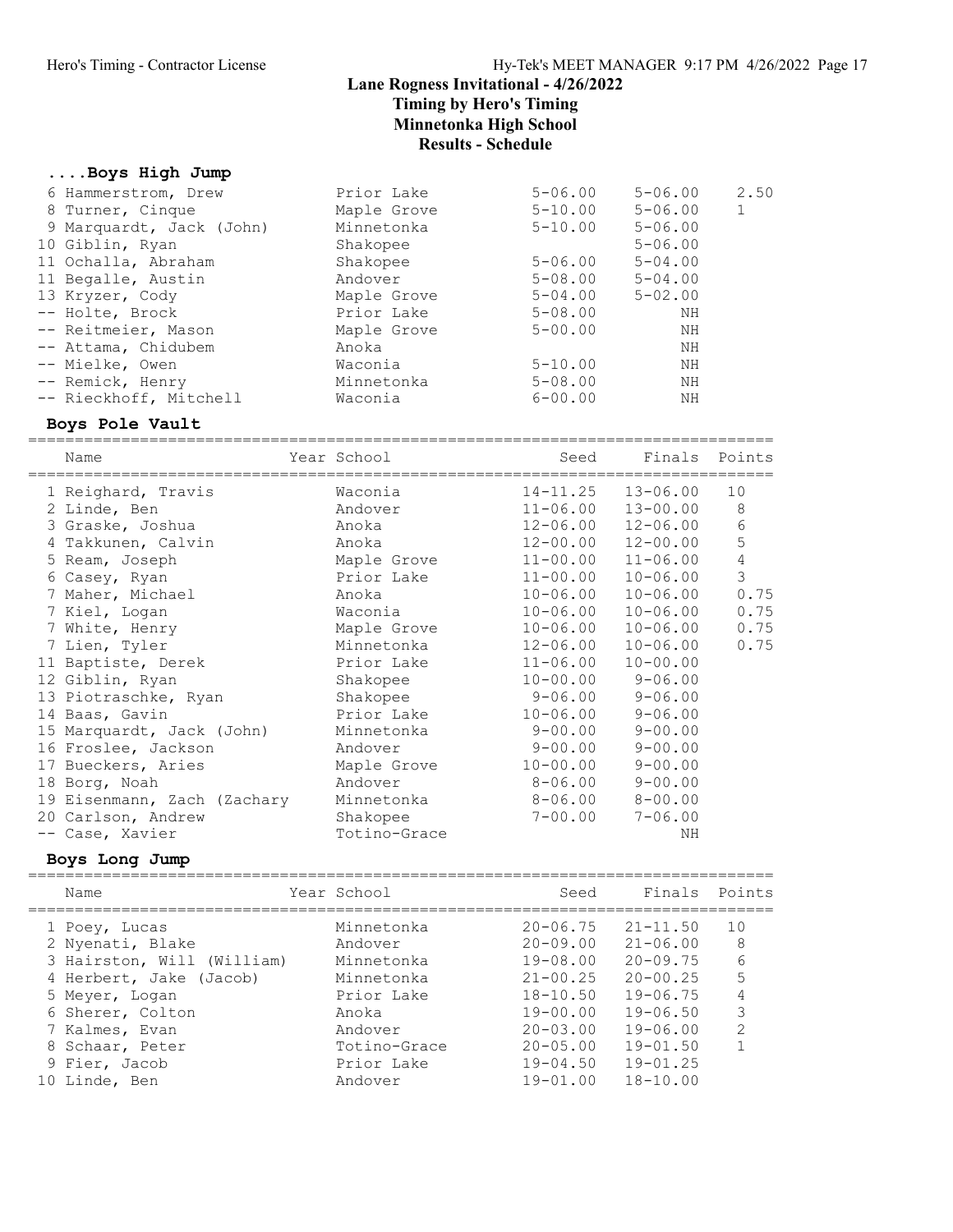#### ....Boys Long Jump

| 11 Jibunor, Praise   | Anoka       | $19 - 03.00$ $18 - 07.75$ |              |  |
|----------------------|-------------|---------------------------|--------------|--|
| 12 Beaver, James     | Shakopee    |                           | $18 - 07.00$ |  |
| 13 Bottema, Ryan     | Maple Grove | $19 - 01.00$              | $18 - 06.00$ |  |
| 14 Riley, Alexander  | Waconia     | $17 - 11.50$              | $17 - 10.75$ |  |
| 15 Carlson, Kirk     | Maple Grove | $17 - 10.50$              | $17 - 05.25$ |  |
| 16 Allyn, Josiah     | Waconia     | $19 - 00.00$              | $17 - 02.75$ |  |
| 17 Pieschke, Luke    | Waconia     | $16 - 10.75$              | $16 - 11.75$ |  |
| 18 Jou, Alan         | Maple Grove | $18 - 00.50$              | $16 - 10.75$ |  |
| 19 Spronk, Grayson   | Prior Lake  | $19 - 02.00$              | $16 - 08.50$ |  |
| -- Butler Jr, Antwon | Shakopee    | $19 - 05.00$              | FOUL         |  |
|                      |             |                           |              |  |

#### Boys Triple Jump

================================================================================ Name Year School Seed Finals Points ================================================================================ 1 Nyamari, Japheth Anoka 40-00.00 40-08.00 10 2 Fletcher, Julian Shakopee 40-11.00 39-10.75 8 3 Butler Jr, Antwon Shakopee 39-08.00 39-07.00 6 4 Muhamad, Adnan Prior Lake 38-09.25 39-07.00 5 5 Lee, Ahjany Totino-Grace 38-02.00 39-00.00 4 6 Binstock, Matthew Andover 40-04.00 38-05.00 3 7 Flesche, Jordan Minnetonka 37-06.00 38-04.00 2 8 Audette, Benjamin Andover 39-03.50 38-02.50 1 9 Wyszynski, Shae Andover 39-05.25 37-07.00 10 Brett-Labouchere, Joseph Minnetonka 34-05.75 37-07.00 11 Hammerstrom, Drew Prior Lake 36-05.25 37-00.00 12 Bottema, Ryan Maple Grove 38-02.50 36-04.25 13 Chou, Kody Minnetonka 34-04.00 36-01.50 14 Meyer, Logan Prior Lake 37-06.00 36-01.00 15 Prosper, Caleb Anoka 34-00.00 35-09.00 16 Ardakani, Parker Maple Grove 34-08.00 35-05.00 17 Allyn, Josiah Waconia 35-07.50 34-09.50 18 Knox, Parker Shakopee 34-06.00 19 Ream, Joseph Maple Grove 35-11.50 34-01.00 20 Luckas, Logan Anoka 34-00.00 34-01.00 21 Schmidt, Isaac Totino-Grace 31-05.25 34-01.00 22 Shelley, Jason Waconia 33-06.50 33-06.00 23 Swift, Charlie Waconia 30-05.50 28-03.50

#### Boys Shot Put

| Name               | Year School  | Seed         | Finals       |                         | H# Points |
|--------------------|--------------|--------------|--------------|-------------------------|-----------|
| 1 Laughridge, Evan | Prior Lake   | $51 - 10.50$ | $46 - 08.75$ | 2                       | 1 O       |
| 2 Elert, Christian | Prior Lake   | $47 - 09.50$ | $46 - 08.25$ | $\mathcal{L}$           | 8         |
| 3 Liwienski, Jack  | Minnetonka   | $47 - 04.75$ | $45 - 04.50$ | 2                       | 6         |
| 4 Sedlacek, Ben    | Shakopee     | $48 - 10.00$ | $45 - 03.00$ | $\overline{2}$          | 5         |
| 5 Owens, Dylan     | Andover      | $46 - 07.50$ | $44 - 06.00$ | $\mathcal{L}$           | 4         |
| 6 DeMedici, Louie  | Totino-Grace | $42 - 01.00$ | $44 - 03.00$ | 2                       | 3         |
| 7 Eqert, Dakota    | Minnetonka   | $42 - 09.75$ | $43 - 11.00$ | 2                       | 2         |
| 8 Johnson, Greg    | Prior Lake   | $43 - 07.00$ | $42 - 08.50$ | 2                       |           |
| 9 Lakanen, Peyton  | Anoka        | $42 - 00.00$ | $42 - 05.75$ |                         |           |
| 10 Speedling, Luke | Minnetonka   | $42 - 06.25$ | $41 - 04.00$ | 2                       |           |
| 11 Hokanson, Adam  | Shakopee     | $49 - 03.00$ | $41 - 02.25$ | $\mathcal{D}_{1}^{(1)}$ |           |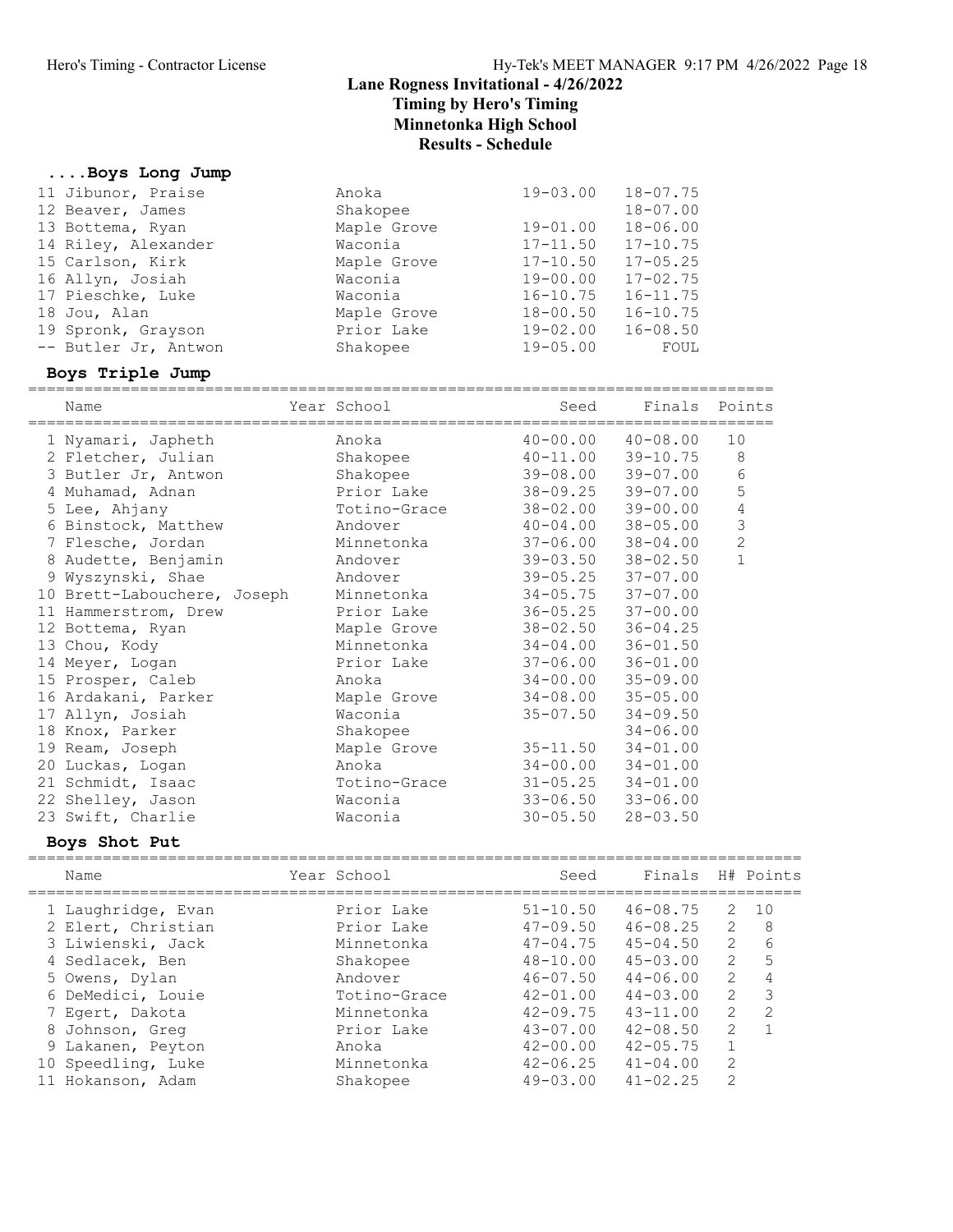### ....Boys Shot Put

| 12 Audette, Benjamin  | Andover      | $41 - 11.25$ | $40 - 10.25$ | 1            |
|-----------------------|--------------|--------------|--------------|--------------|
| 13 Hames, Mike        | Shakopee     | $43 - 02.00$ | $40 - 08.50$ | 2            |
| 14 Dotzenrod, Andrew  | Maple Grove  | $40 - 06.00$ | $40 - 07.50$ | 1            |
| 15 Day, Logan         | Anoka        | $44 - 00.00$ | $40 - 05.25$ | 2            |
| 16 Jameson, Ben       | Maple Grove  | $38 - 00.00$ | $40 - 01.00$ | 1            |
| 17 French, Spencer    | Maple Grove  | $39 - 00.00$ | $38 - 00.00$ | 1            |
| 18 Olson, Eli         | Anoka        | $40 - 00.00$ | $37 - 11.00$ | 1            |
| 19 Froslee, Alexander | Andover      | $35 - 00.00$ | $37 - 05.00$ | 1            |
| 20 Gerling, Andrew    | Waconia      | $36 - 11.25$ | $36 - 07.75$ | $\mathbf{1}$ |
| 21 Biruk, Nate        | Totino-Grace | $35 - 03.50$ | $36 - 04.75$ | 1            |
| 22 Strei, Noah        | Waconia      | $38 - 00.00$ | $35 - 07.50$ | 1            |
| 23 Kiel, Logan        | Waconia      | 37-06.00     | $34 - 06.00$ | 1            |
| 24 Baker, Charles     | Totino-Grace | $40 - 03.75$ | $34 - 00.50$ | 1            |

#### Boys Discus Throw

===================================================================================

|                                  | Name                       |  | Year School  |  | Seed         |  | Finals     |                | H# Points      |
|----------------------------------|----------------------------|--|--------------|--|--------------|--|------------|----------------|----------------|
|                                  | 1 Bowman, Trace            |  | Prior Lake   |  | $33 - 02.50$ |  | $146 - 10$ | 2              | 10             |
|                                  | 2 Hokanson, Adam           |  | Shakopee     |  | $133 - 04$   |  | 142-09     | 2              | 8              |
|                                  | 3 Baker, Charles           |  | Totino-Grace |  | $132 - 02$   |  | 138-03     | $\overline{c}$ | $6\,$          |
|                                  | 4 Owusu, Martin            |  | Prior Lake   |  | $136 - 01$   |  | $137 - 10$ | $\overline{2}$ | 5              |
|                                  | 5 Sedlacek, Ben            |  | Shakopee     |  | $135 - 00$   |  | $136 - 06$ | $\overline{2}$ | $\sqrt{4}$     |
|                                  | 6 Day, Logan               |  | Anoka        |  | 139-00       |  | $131 - 10$ | $\overline{2}$ | $\mathfrak{Z}$ |
|                                  | 7 Liwienski, Jack          |  | Minnetonka   |  | $150 - 00$   |  | $131 - 05$ | $\overline{2}$ | $\overline{c}$ |
|                                  | 8 Linde, Ben               |  | Andover      |  | $132 - 06$   |  | $130 - 02$ | $\overline{2}$ | $\mathbf{1}$   |
|                                  | 9 Ingersoll, Ben (Benjamin |  | Minnetonka   |  | $134 - 00$   |  | $128 - 07$ | $\overline{2}$ |                |
|                                  | 10 Elert, Christian        |  | Prior Lake   |  | 132-02       |  | $127 - 00$ | $\overline{2}$ |                |
|                                  | 11 Owens, Dylan            |  | Andover      |  | $110 - 02$   |  | $125 - 07$ | $1\,$          |                |
|                                  | 12 DeMedici, Louie         |  | Totino-Grace |  | $119 - 09$   |  | $123 - 06$ | $\overline{c}$ |                |
|                                  | 13 Kiel, Logan             |  | Waconia      |  | $115 - 07$   |  | $120 - 04$ | $\mathbf 1$    |                |
|                                  | 14 Hames, Michael          |  | Shakopee     |  | $113 - 09$   |  | $117 - 04$ | $\mathbf{1}$   |                |
|                                  | 15 Dotzenrod, Andrew       |  | Maple Grove  |  | $115 - 08$   |  | $117 - 02$ | $\mathbf{1}$   |                |
|                                  | 16 Egert, Dakota           |  | Minnetonka   |  | $111 - 07$   |  | $116 - 07$ | $\mathbf{1}$   |                |
|                                  | 17 French, Spencer         |  | Maple Grove  |  | $116 - 04$   |  | $114 - 08$ | $\mathbf{1}$   |                |
|                                  | 18 Palmarini, Lorenz       |  | Anoka        |  | $100 - 00$   |  | $114 - 04$ | $\mathbf{1}$   |                |
|                                  | 19 Develice, Connor        |  | Andover      |  | $123 - 06$   |  | $112 - 10$ | $\overline{2}$ |                |
|                                  | 20 Lakanen, Peyton         |  | Anoka        |  | $109 - 04$   |  | $111 - 05$ | $\mathbf{1}$   |                |
|                                  | 21 Gerling, Andrew         |  | Waconia      |  | $112 - 08$   |  | $106 - 08$ | $\mathbf 1$    |                |
|                                  | 22 Haggerty, Brodi         |  | Maple Grove  |  | $107 - 11$   |  | $106 - 03$ | $\mathbf{1}$   |                |
|                                  | 23 Biruk, Nate             |  | Totino-Grace |  | $98 - 03$    |  | $99 - 08$  | $\mathbf{1}$   |                |
|                                  | 24 Kamann, Gabe            |  | Waconia      |  | $60 - 10$    |  | $79 - 04$  | $\mathbf{1}$   |                |
| Mixed 4x100 Meter Relay Throwers |                            |  |              |  |              |  |            |                |                |
|                                  | School                     |  |              |  | Seed         |  | Finals     |                |                |

| $5 \times 1001$    | peeu<br>FILL S               |  |
|--------------------|------------------------------|--|
| 1 Shakopee 'A'     | 54.96                        |  |
| 2 Prior Lake 'A'   | 56.87                        |  |
| 3 Minnetonka 'A'   | 56.91                        |  |
| 1) Pfeffer, Carly  | 2) Krueger, Jenna            |  |
| 3) Liwienski, Jack | 4) Ingersoll, Ben (Benjamin) |  |
| 4 Totino-Grace 'A' | 57.94                        |  |
| 5 Waconia 'A'      | 59.52                        |  |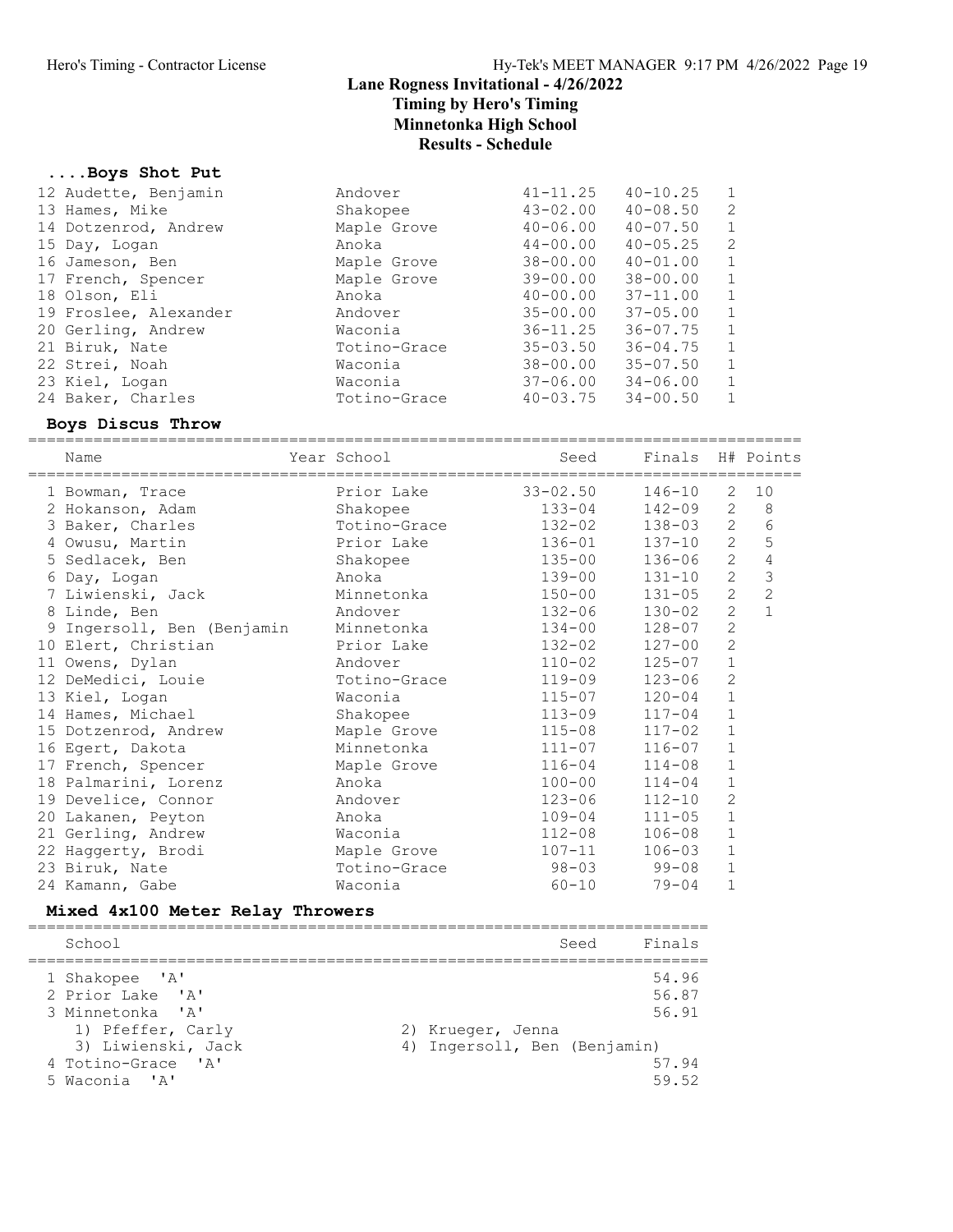#### ....Mixed 4x100 Meter Relay Throwers

| 1) Kiel, Logan     | 2) Bedford, Paige   |  |
|--------------------|---------------------|--|
| 3) Gerling, Andrew | 4) Schmidt, Caitlyn |  |

#### Mixed 4x400 Meter Relay =========================================================================

| School                       | Seed                 | Finals  |
|------------------------------|----------------------|---------|
| 1 Minnetonka 'A'             |                      | 3:51.54 |
| 1) Corkery, Megan            | 2) LeBlanc, Kate     |         |
| 3) Stefonowicz, Sam (Samuel) | 4) McPherson, Tanner |         |
| 2 Totino-Grace 'A'           |                      | 3:57.60 |
| 3 Prior Lake 'A'             |                      | 3:58.27 |
| 1) Reinders, Isabelle        | 2) Haugh, Kina       |         |
| 3) Johnson, Zachary          | 4) Vennink, Layla    |         |
| 4 Waconia 'A'                |                      | 4:02.26 |
| 1) Lindstrom, Maya           | 2) Ulrich, Jack      |         |
| 3) Mielke, Annika            | 4) Rud, Mark         |         |
| 5 Andover 'A'                |                      | 4:10.18 |
| 1) Grabau, Ashley            | 2) Shaw, Ayden       |         |
| 3) Potvien, Nolan            | 4) Babineau, Julia   |         |
| 6 Maple Grove 'A'            |                      | 4:14.21 |
| 1) Saladin, Reese            | 2) McClure, Laci     |         |
| 3) Williams, Ella            | 4) Vayee, Micha      |         |
| 7 Shakopee 'A'               |                      | 4:17.90 |

#### Mixed 1600 Sprint Medley

| School               |        | Seed                                     | Finals  |
|----------------------|--------|------------------------------------------|---------|
|                      |        |                                          |         |
| 1 Waconia 'A'        |        |                                          | 4:17.67 |
| 1) Ryskoski, Ariana  |        | 2) Rieckhoff, Mitchell                   |         |
| 3) Krugerud, Jacob   |        | 4) Lage, Madeline                        |         |
| 2 Minnetonka 'A'     |        |                                          | 4:26.06 |
| 1) Koch, Lindsey     |        | 2) Poey, Lucas                           |         |
| 3) Rooney, Noah      |        | 4) Cashman, Claire                       |         |
| 3 Andover 'A'        |        |                                          | 4:27.57 |
| 1) Grabau, Ashley    |        | 2) Evans, Keegan                         |         |
| 3) Shaw, Avah        |        | 4) Krafty, Olivia                        |         |
| 4 Maple Grove 'A'    |        |                                          | 4:29.11 |
| 1) Sullivan, Brianna |        | 2) Guadagno, Vincent                     |         |
| 3) Steel, Gavin      | 4)     | Ashpole, Gabrielle                       |         |
| 5 Prior Lake 'A'     |        |                                          | 4:35.83 |
| 1) Crespo, Sophia    |        | 2) Greenwald, Logan                      |         |
| 3) Grussing, Hunter  |        | 4) Thoms, Julia                          |         |
| 6 Shakopee 'A'       |        |                                          | 4:35.84 |
| 7 Anoka 'A'          |        |                                          | 4:51.77 |
|                      |        |                                          |         |
|                      |        | Women - Team Rankings - 20 Events Scored |         |
| 1) Minnetonka        | 181.50 | 2) Prior Lake                            | 156.50  |
| Maple Grove<br>3)    | 104    | 4) Anoka                                 | 85      |
| Waconia<br>5)        | 65.50  | 6) Andover                               | 65      |

7) Shakopee 42.50 8) Totino-Grace 39